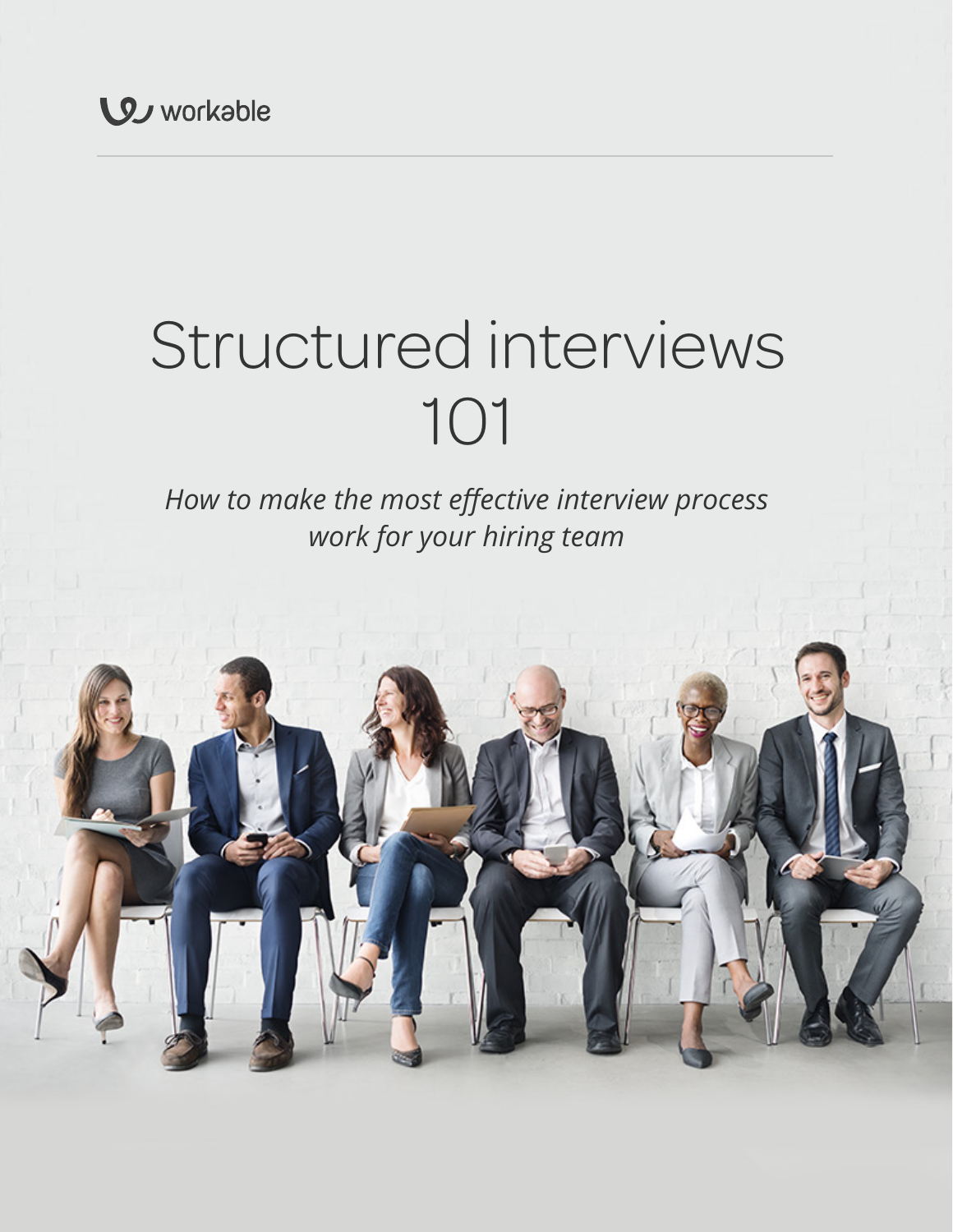## **Contents**

#### Introduction

| 3 |  | What is structure? |
|---|--|--------------------|
|---|--|--------------------|

 Why does structure make interviews more effective? **4**

#### How to develop a structured interview process

|                 | Select the right requirements |
|-----------------|-------------------------------|
| 10              | Develop interview questions   |
| 15 <sub>1</sub> | Craft useful rating scales    |

#### How to prepare interviewers

| 19 | Assemble a hiring team |  |  |
|----|------------------------|--|--|
|----|------------------------|--|--|

Prepare the hiring team **21**

#### How to conduct and evaluate interviews

#### Evaluate candidates **26**

Measure results **27**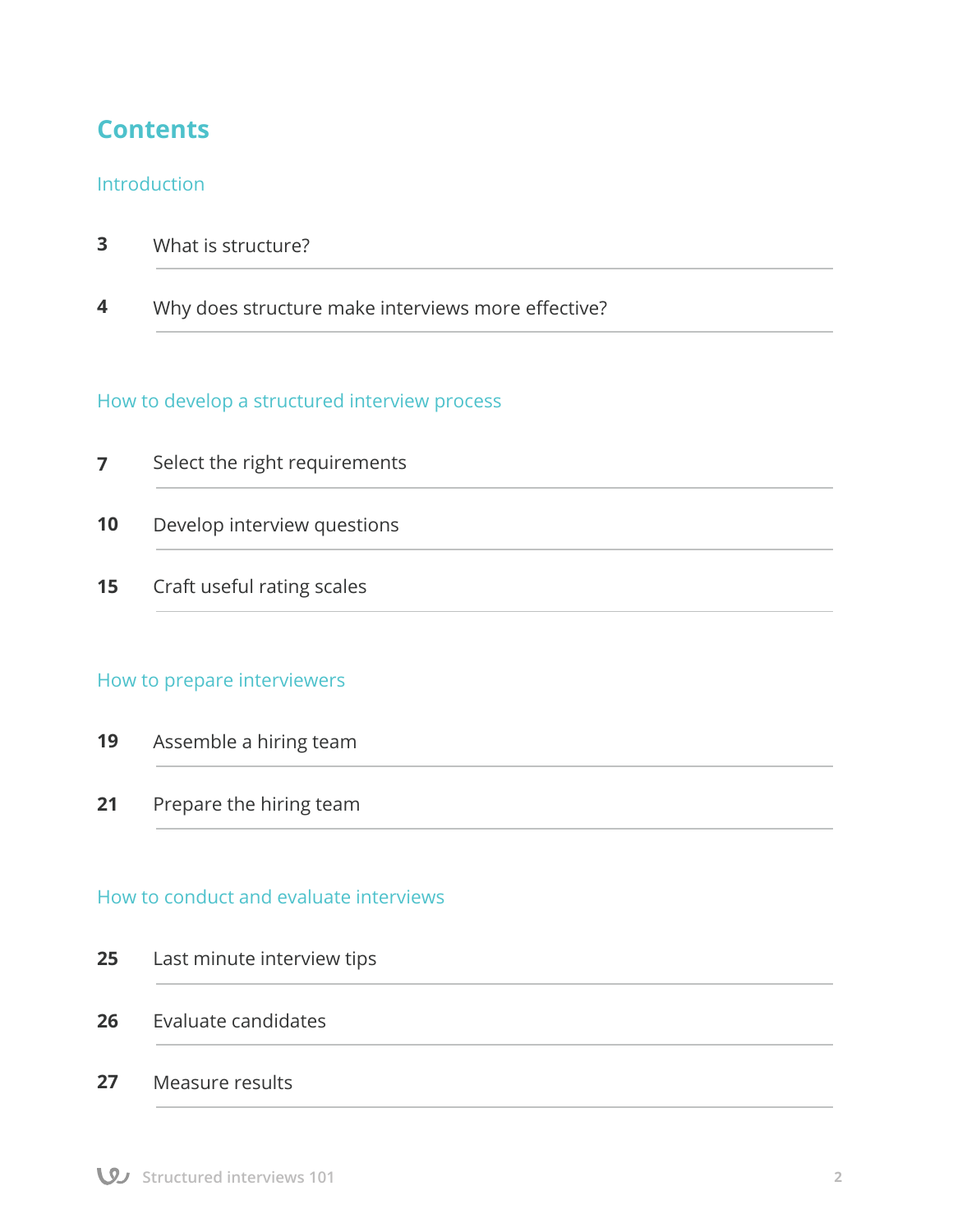## Introduction

Research has consistently found that structured interviews are much more reliable and valid than traditional, unstructured interviews. In fact, some research has shown they're almost twice as effective in predicting job performance.

#### **What is structure?**

Structure has been shown to influence interview validity more than anything else. But what makes an interview 'structured'?

Huffcutt & Arthur (1994) propose a "sophisticated framework for classifying interview structure." This framework has two dimensions:



**Standardizing interview questions**



#### **Standardizing response scoring**

These dimensions form a continuum. On one side, there are structured interviews where both dimensions are highly standardized. On the other end, there are unstructured interviews, which have no standardization at all.



*Interviewers ask random questions*



*Interviewers are given topics to explore*

*Interviewers have lists of questions to choose from*

*Interviewers ask the same predetermined questions in a particular order to all candidates*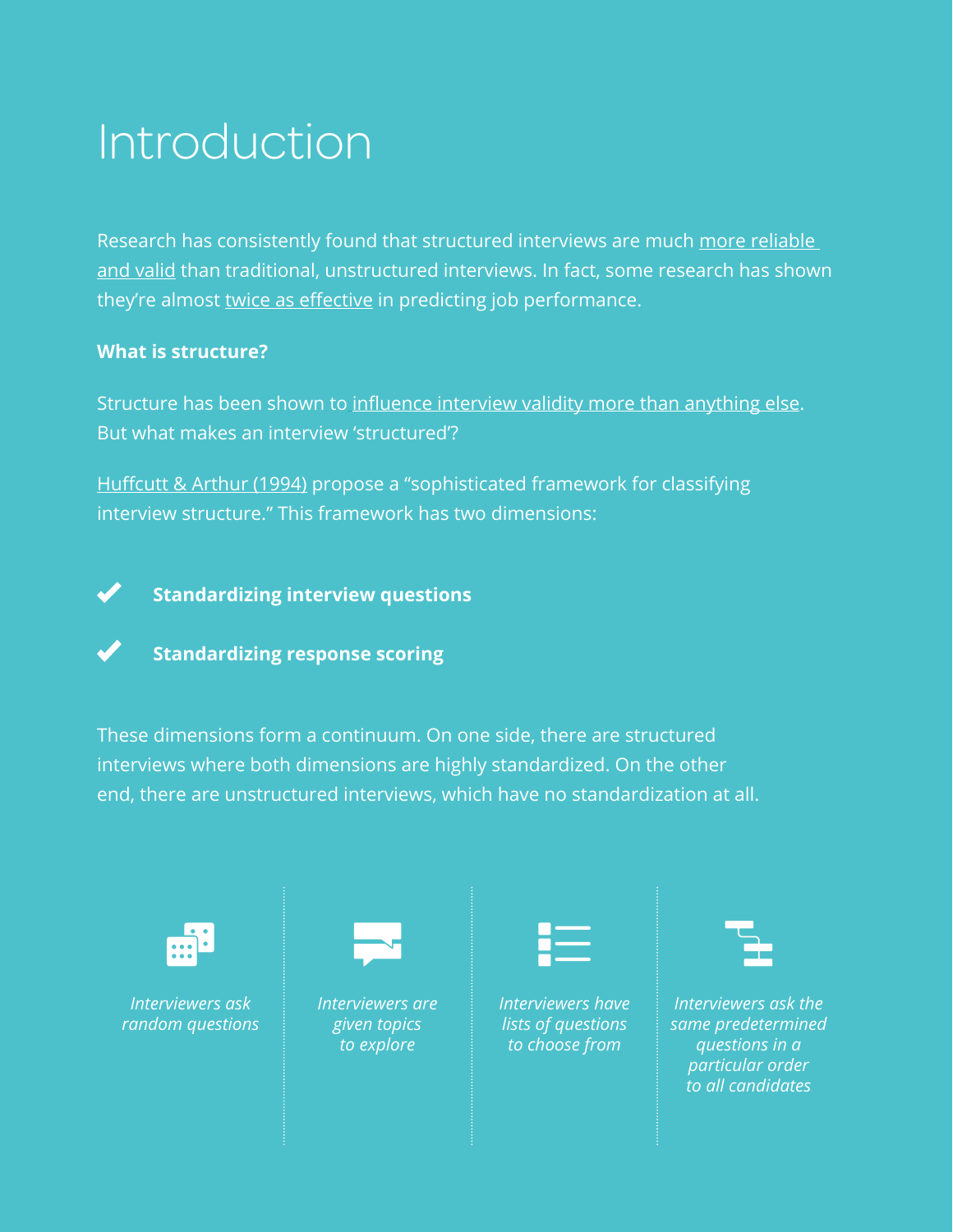So, in **structured interviews**, hiring managers ask a set of predetermined questions in a specific order. These questions are carefully created and linked to job-relevant criteria based on job analysis. All responses are scored with the same rating system using scorecards.

**Unstructured interviews**, on the other hand, flow like a friendly and spontaneous conversation. Their difficulty level follows interviewers' moods. External factors and new information could derail the process. Rating systems are implicit.

### **Why does structure make interviews more effective?**

The more unstructured, the less job-related. Random and spontaneous questions don't necessarily predict job performance. And, without a pre-determined scoring system, biases could run loose; interviewers could end up evaluating based on gender, race, physical attractiveness or, most commonly, how similar a candidate is to them.

Structured interviews are job-related and allow for greater objectivity. They work well in team hiring environments where individual biases are less likely to interfere.

Companies that use structured interviews can also defend themselves better in court. Research has shown that the amount of interview structure is strongly linked to litigation outcomes. Unstructured interviews are challenged more often in courts. They're also more likely to be found discriminatory since employers can't prove they give everyone the same opportunity to succeed.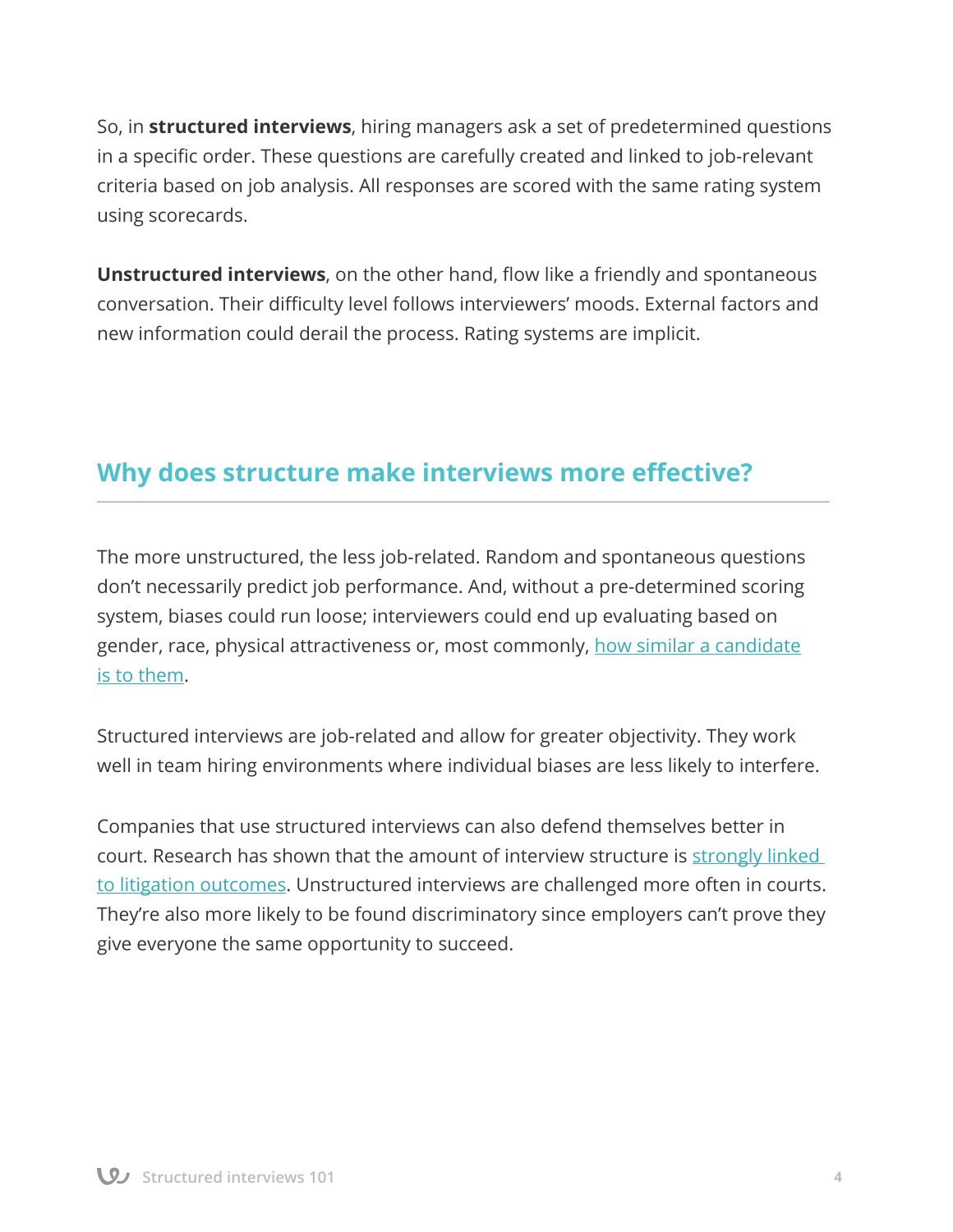**Structured interviews** combat the problems that unstructured interviews pose. Granted, they might appear strict and impersonal for not allowing participants to digress from established processes. They also take time to prepare since interviewers need to develop interview questions and rating scales with care.

Despite some drawbacks, structured interviews can systematically predict job performance, especially when used alongside tests and work samples. Once interviewers have prepared their questions, defined their rating scales and established their processes, hiring can become easier and more effective for every future position.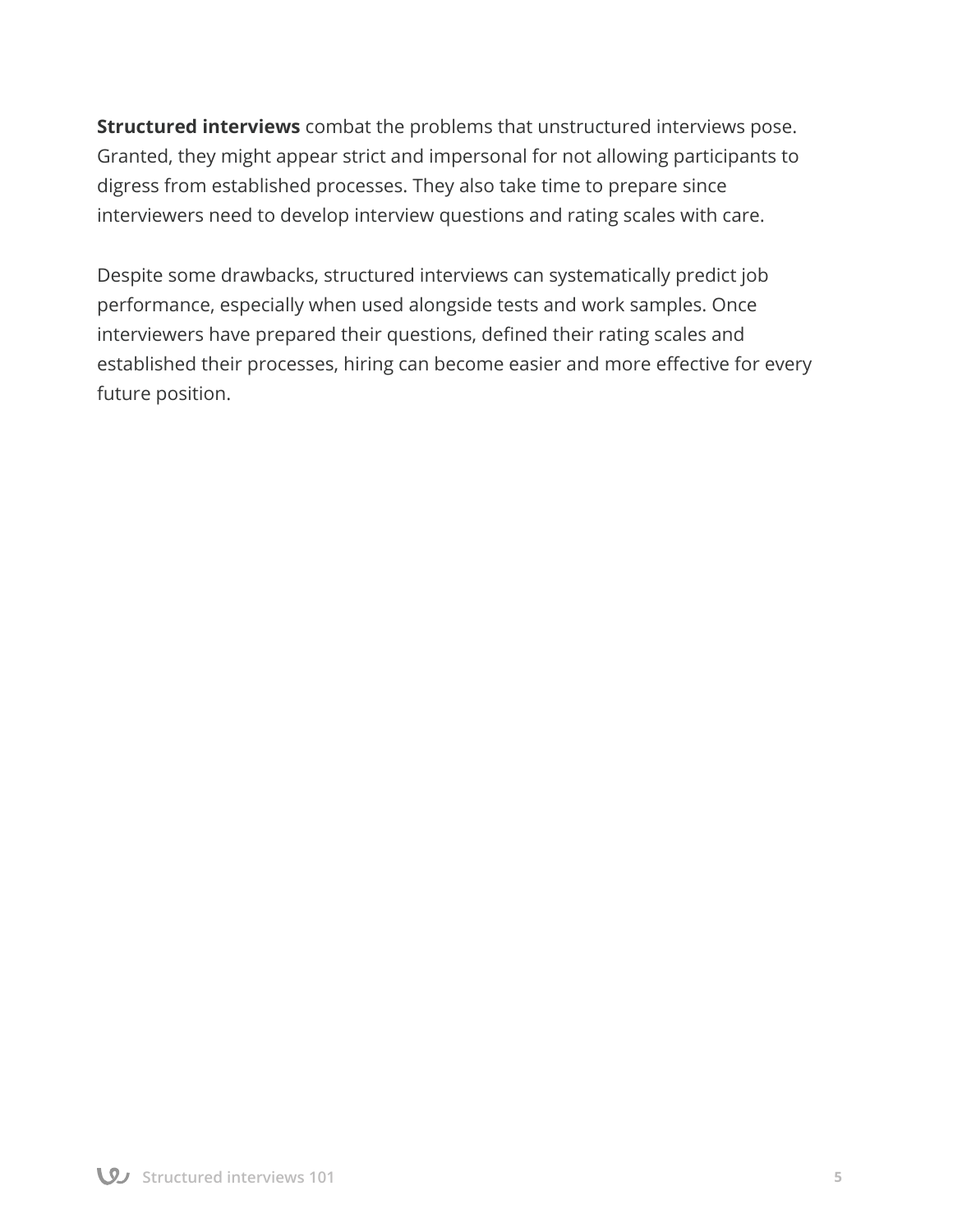

**Structured interviews 101 6**

How to develop a structured interview process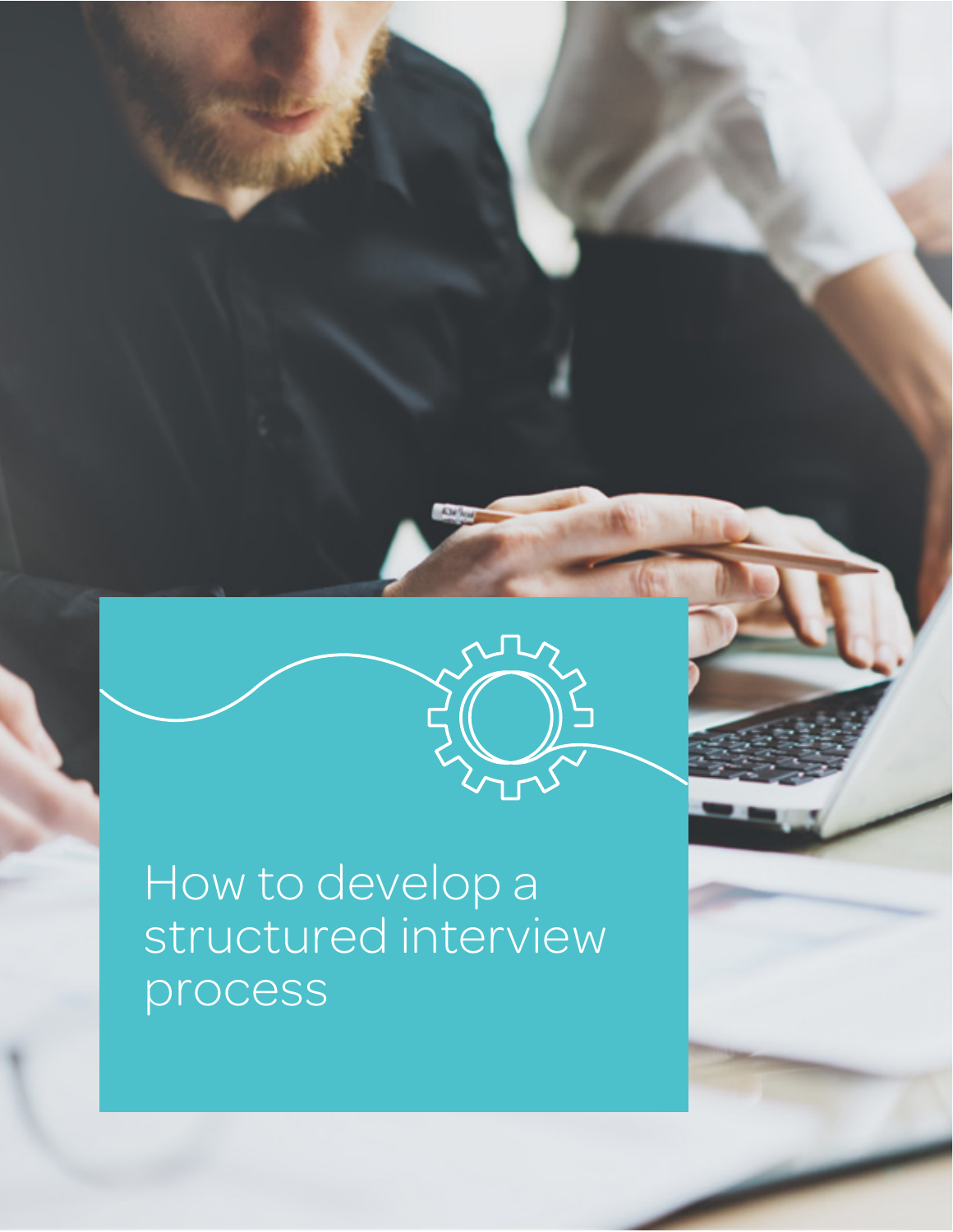## **Select the right requirements**

Interviewers often have a vague picture of their ideal candidate in mind. But, they can't consciously ask the right questions, unless they make a concise list of all the important traits they're looking for.

The first step is job analysis. It's useful because it has been found to increase the validity of interviews. It identifies the qualifications a person needs to be successful in the job. This information may already be available, if the position isn't new. Template job descriptions can also help identify common qualifications for each job. Results from a thorough job analysis will later help interviewers develop interview questions and rating scales.

Then, interviewers identify general qualities that all employees should share. What will help a new hire fit in? Intelligence is a given in most cases, while integrity and dependability are common requirements. Employee and senior management surveys can help identify shared values. The human resources (HR) department is more likely to take responsibility for defining these qualities to ensure consistency across teams.

Although companies vary, here are some common requirements:

 **Communication skills Ethical maturity Dependability Initiative Willingness to learn**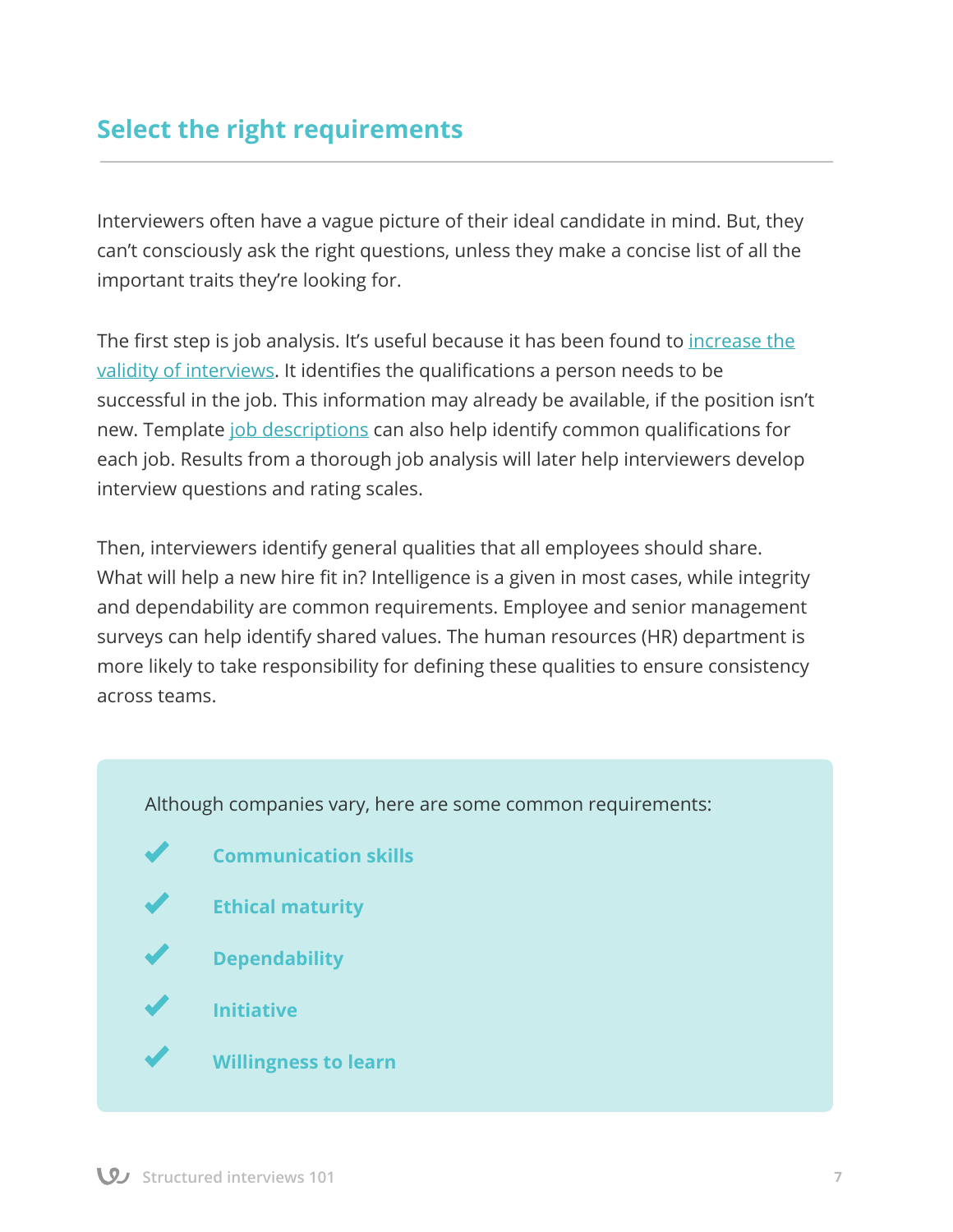Once interviewers have the complete list, it's time for them to trim it. Interviews shouldn't assess too many qualifications, or they risk exhausting candidates and dedicating too much time to collect adequate information.

#### **Decide which requirements to keep by answering three questions:**

**Could this requirement be reliably assessed through another method?**  Interviews needn't stand alone in the hiring process. Use tests, work samples or background checks when possible.

#### **Is this requirement a must-have?**

It's unlikely interviewers will hire a candidate who lacks leadership skills to manage a large team. But, their decision might be different if they found that a candidate in an accounting position lacked social skills. Focus on the 'must-haves.' Assess secondary qualifications in an additional round of interviews with comparable candidates.

#### **Could the candidate acquire this requirement on the job?**

 This usually refers to specific knowledge rather than personality factors. Avoid rejecting candidates for not having easily taught skills or knowledge. Look for potential instead.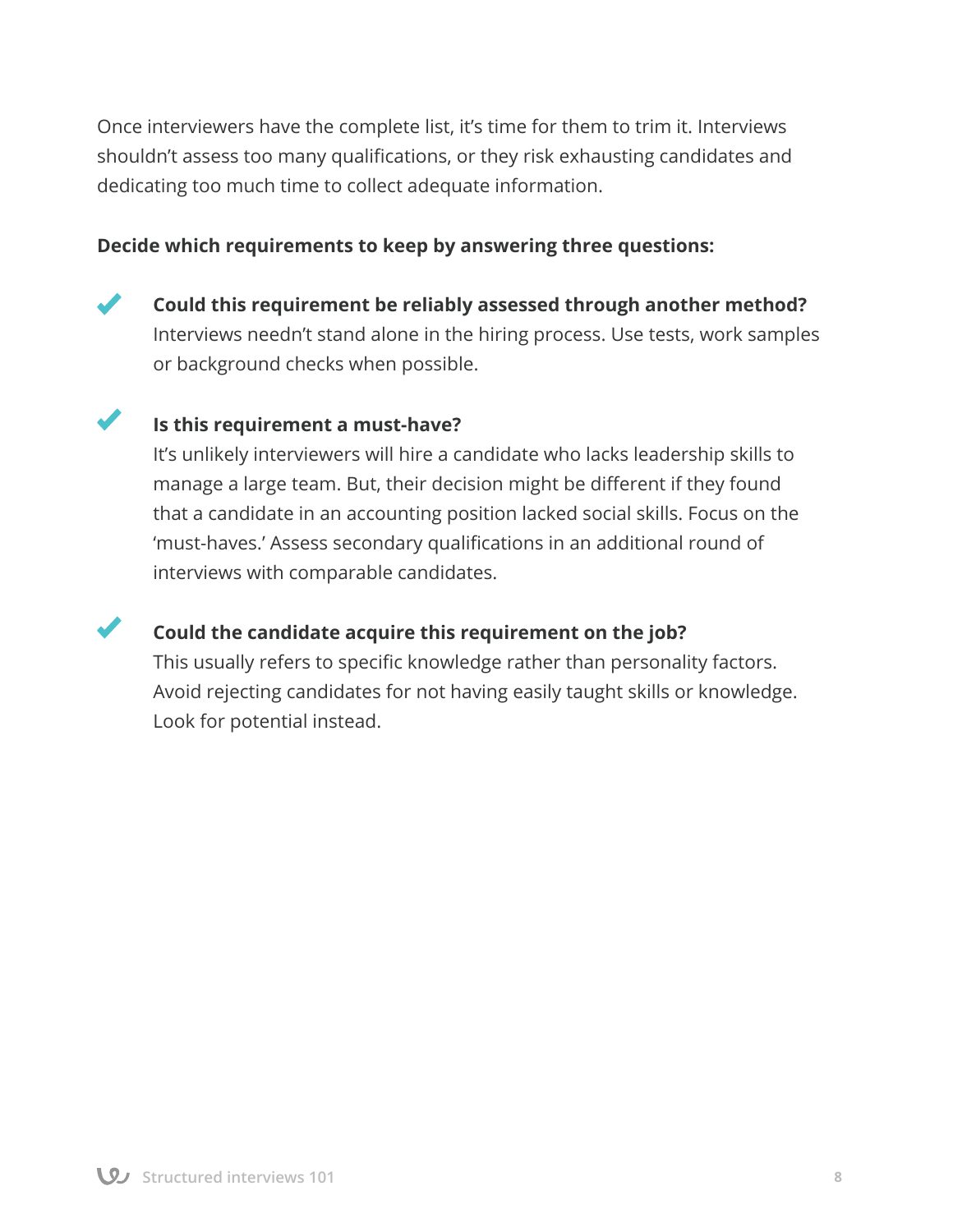It's useful to provide a definition for each important requirement. For example, what does "excellent coding skills" mean? Which coding languages does it refer to and what does it entail?

Abstract soft skills might need a definition too. For example, what are interpersonal skills? An example of the US. Department of Personnel Management (OPM) defines them as:

*"Shows understanding, friendliness, courtesy, tact, empathy, concern and politeness to others; develops and maintains effective relationships with others; may include effectively dealing with individuals who are difficult, hostile or distressed; relates well to people from varied backgrounds and different situations; is sensitive to cultural diversity, race, gender, disabilities and other individual differences."*

Interviewers needn't go into so much detail or invent new definitions. But, it's important for hiring teams to agree on what each requirement stands for.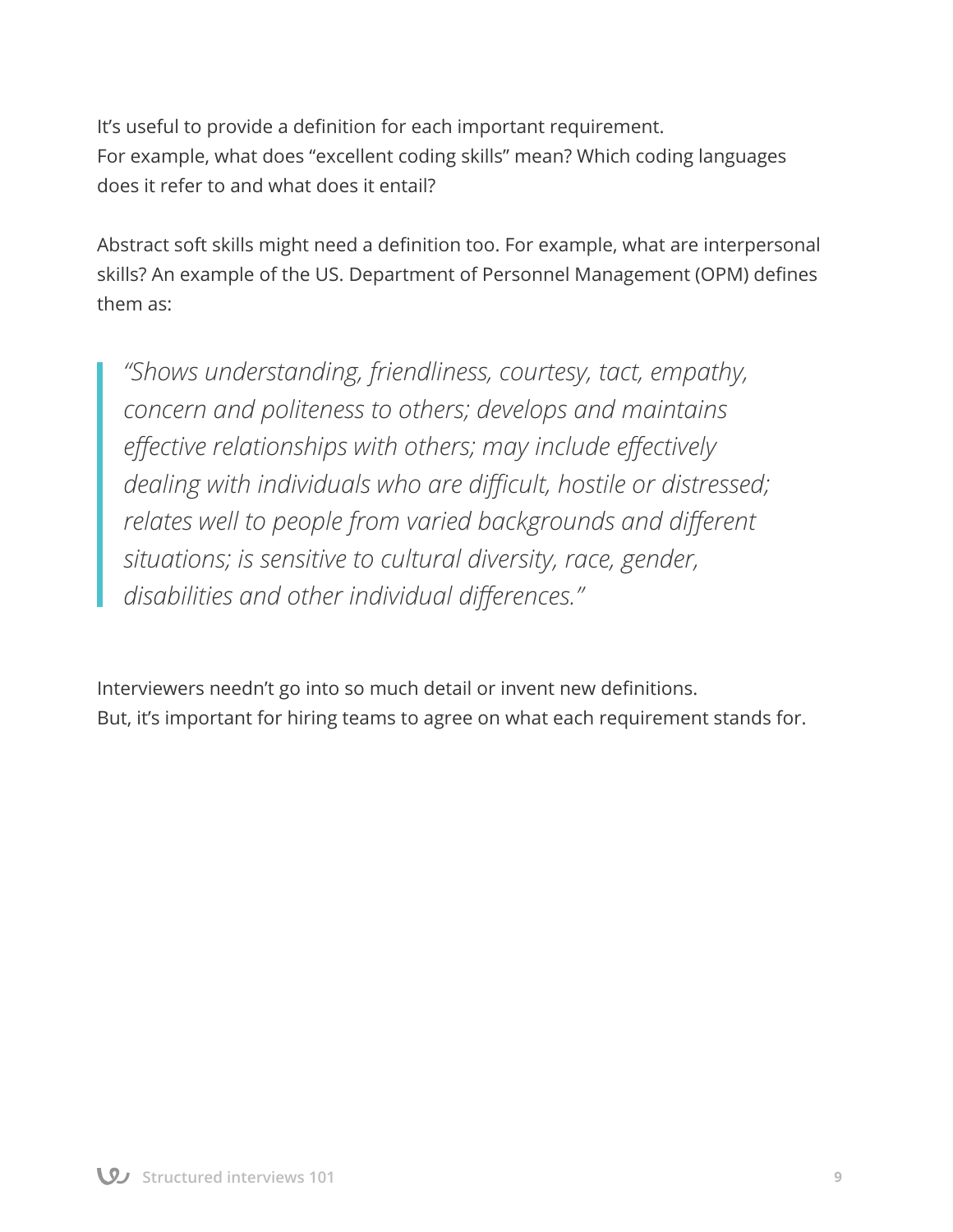## **Develop interview questions**

#### **Construct the main interview questions**

Interview questions should be job-related. Interviewers can choose interview questions from **online libraries** or they can develop their own with the help of HR professionals. Each question should link to a specific job requirement.

There are many different interview question types and categories. This table represents one way to think about them with examples:

| <b>QUESTION TYPE</b> | Role specific                                                                                                  |                                                                                                   | General                                                                                                        |                                                                                                                 |
|----------------------|----------------------------------------------------------------------------------------------------------------|---------------------------------------------------------------------------------------------------|----------------------------------------------------------------------------------------------------------------|-----------------------------------------------------------------------------------------------------------------|
|                      | <b>Job knowledge</b>                                                                                           | Soft skills                                                                                       | <b>Company</b><br>knowledge                                                                                    | Soft skills/<br><b>Culture fit</b>                                                                              |
| Generic              | How yould you<br>rate your<br>knowledge of<br>Excel?                                                           | What's your<br>leadership<br>style?                                                               | Who are our<br>competitors?                                                                                    | Do you prefer<br>working<br>as a team or<br>autonomously?                                                       |
| <b>Behavioral</b>    | Tell me about a<br>time you used<br>Six Sigma for a<br>project.                                                | Tell me about a<br>time you had to<br>deal with a<br>difficult<br>customer.                       | N/A                                                                                                            | Tell me about a<br>time someone<br>criticized your<br>work and how<br>you responded.                            |
| <b>Situational</b>   | If I told you to<br>make some pre-<br>dictions based on<br>this case study,<br>which metrics<br>would you use? | If you had two<br>important<br>deadlines coming<br>up, how would<br>you prioritize<br>your tasks? | If our<br>competitor, X,<br>released a new<br>product, Y, how<br>would you ad-<br>vise our team to<br>respond? | If you discovered<br>your supervisor<br>was breaking the<br>company's code<br>of conduct, what<br>would you do? |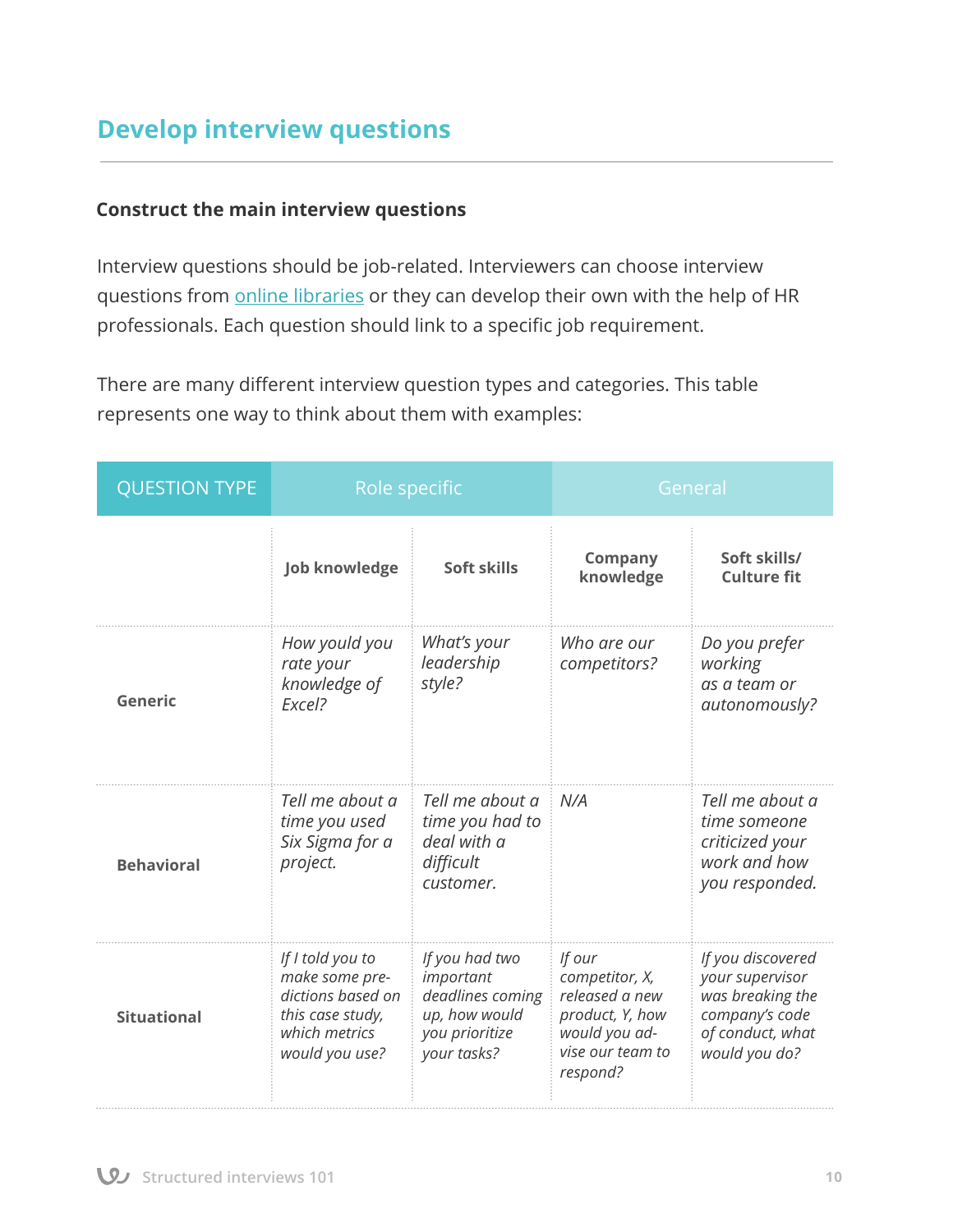**Role-specific interview questions** depend on the position. Developing role-specific questions is usually each hiring manager's responsibility.

**General questions** assess general requirements that all company employees should have. It'd be best if HR developed general questions, for consistency.

**Job knowledge questions** usually evaluate hard skills like knowledge of relevant concepts, legislation or tools. Interviewers can also ask candidates to complete mini-assignments on a whiteboard or piece of paper. It's best to avoid stuffing too many of these questions into an interview. Job knowledge can be assessed through tests and work samples. Tests are a better way to see if a candidate has enough theoretical knowledge to do the job.

**Company/Industry knowledge questions** refer to how well candidates know the company.

**Soft skills interview questions** measure personality traits or abstract skills. They could be framed in an abstract way, e.g. *"Tell me about a time you had to explain a difficult concept to a team member"* or in a specific way, e.g. *"How would you explain the term 'capital structure' to a non-finance manager?"*

**Behavioral and situational interview questions** have been found to be generally valid in predicting job performance, with behavioral questions being slightly better. Behavioral interview questions explore candidates' past experiences related to specific requirements. Situational questions are hypothetical but always job related. Both are good options when you want to hear longer answers and get more information about candidates. They should be based on real situations that crop up often in candidates' professions.

**Situational questions** make candidates' answers easier to compare and don't usually need follow up questions. To reduce the possibility of faking the right answer, situational questions should pose a dilemma, when possible. Behavioral questions are better when candidates have comparable experience.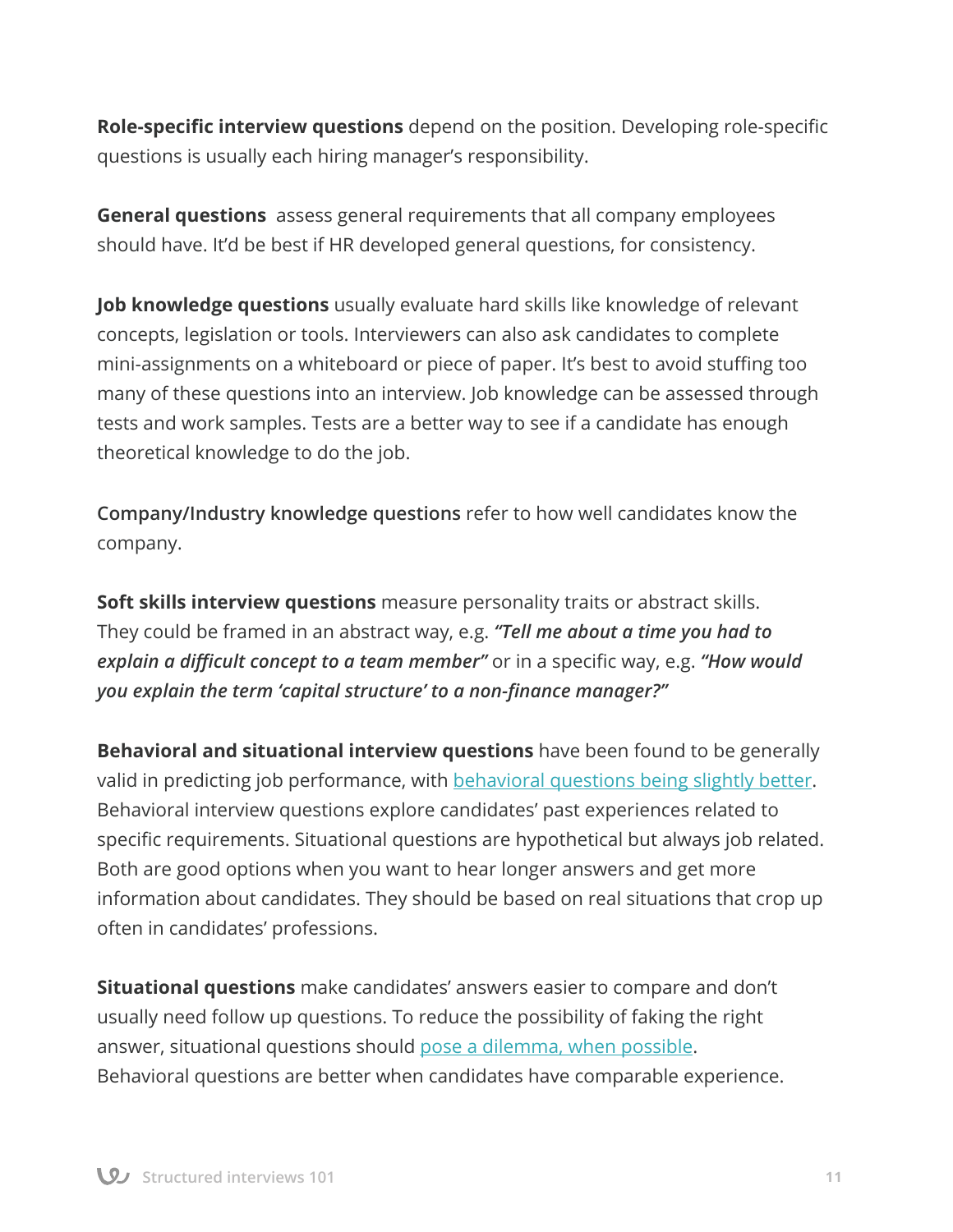You can use the **STAR approach (Situation-Task-Action-Result)** to frame your behavioral interview questions, along with any follow up questions. For example:

*"Tell me about a time you failed at a project (Situation/Task). How did you try to avoid failure? (Action). What did that experience teach you? (Result)."*

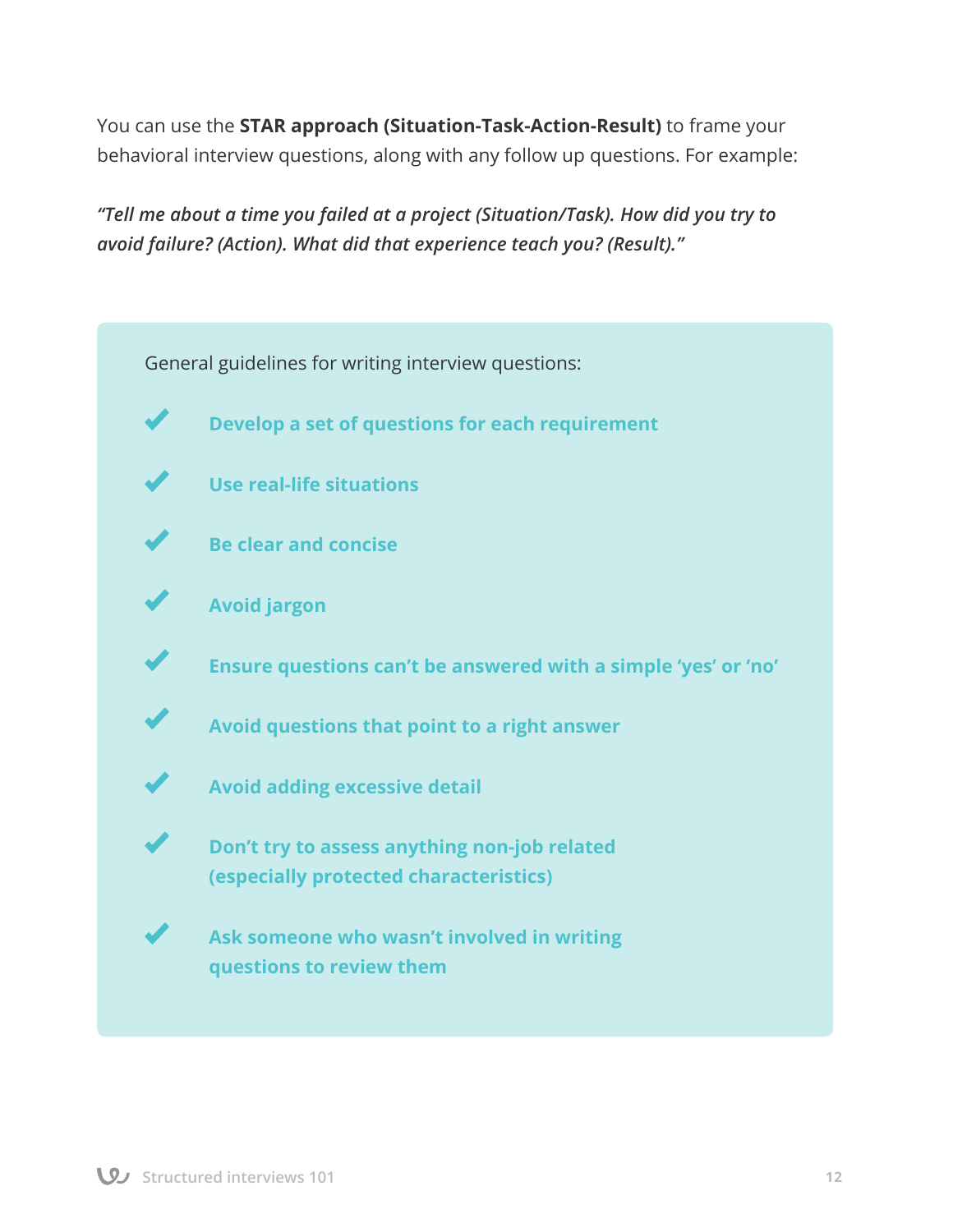#### **Learn to use follow up questions**

Structured interviews don't leave much room for improvising questions. But follow up (or probing) questions can help interviewers if candidates give unclear answers.

The way interviewers frame these questions matters. If they're framed in a way that reveals what interviewers expect, they can increase the probability of a candidate faking the right answer. For example, imagine interviewers asking candidates how they would handle a difficult colleague. Follow up questions like "would you get angry after a confrontation and tell your boss" give candidates pointers as to what they should say.

But, probing questions could have the opposite effect, if they merely encourage candidates to share more details without pointing to a right answer. For this reason, probing questions should be asked with caution.

**Here's an example of an exchange between a candidate and an interviewer:**

*Tell me about a time you successfully managed a team for a project.*

*I was working on a software development project and I was put in charge of an engineering team. We managed to finish on time and with great success.*

*How many members were on your team and what were their responsibilities? What were your team's deliverables?*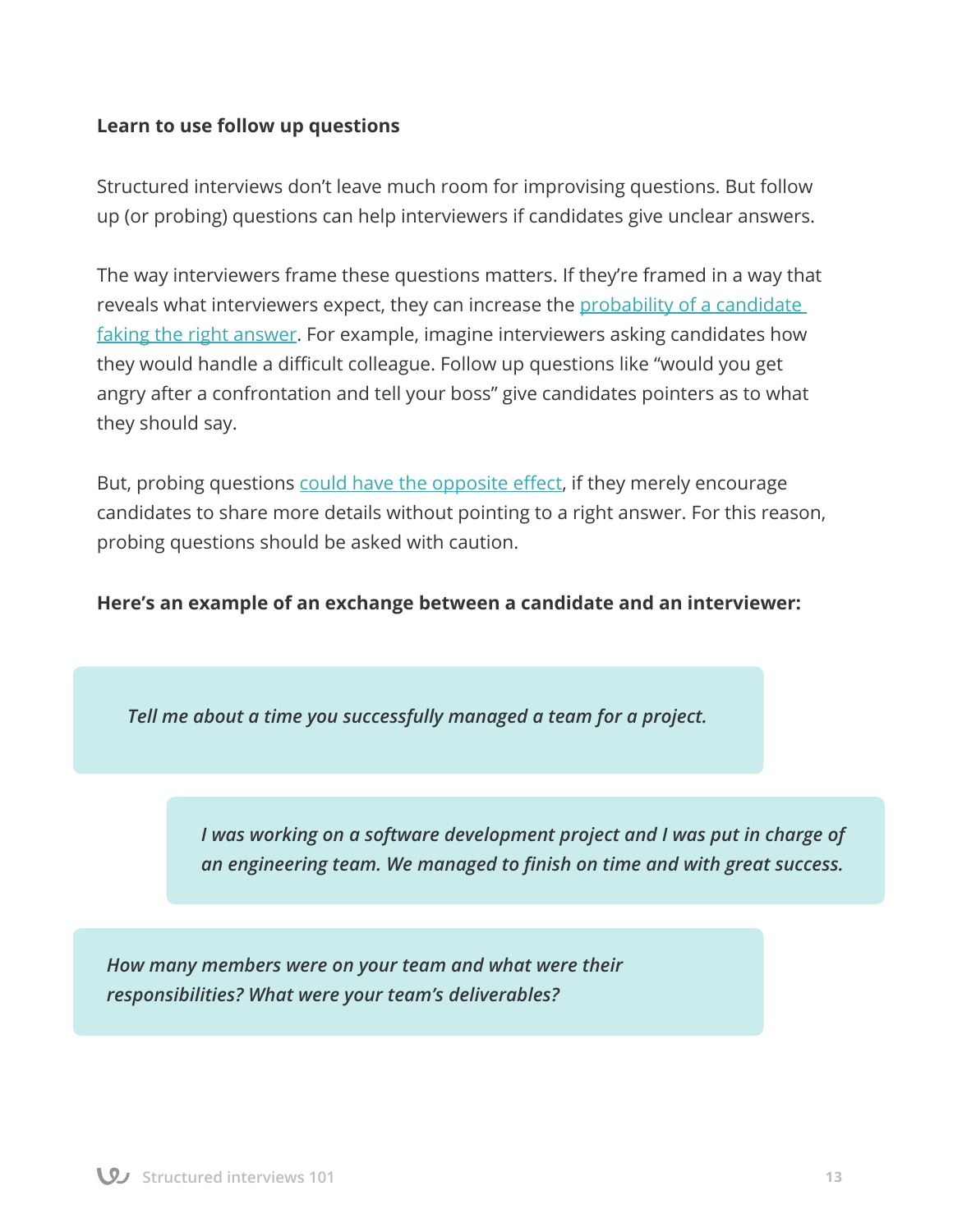The first follow up question is meant to verify the candidate's claims by asking for more detail. The second question is a tweaked version of a general STAR question, "What was the result?" Interviewers often need to paraphrase the question to clarify a point.

Interviewers could also create a list of probing questions that fit every situation like:



#### **Ask an appropriate number of questions**

It'd be a good idea to ask more than one interview question for each requirement. Some researchers advise to use more than three. It all depends on time constraints. Some requirements are more important than others so interviewers might use more questions for them. Probing questions should be limited. Ask only a couple when needed.

#### **Order questions**

The questions' order depends on which skills should be assessed first. Hard skills are usually assessed through other reliable means like tests, work samples or assignments. If not, start with hard skills interview questions to make sure candidates can do the job - cultural fit would be irrelevant if they couldn't. Then, ask soft skills questions. One way would be to begin with role-specific questions and then general ones. It'd be a good idea to start positive: ask first about candidates' successes and interests, instead of mistakes and failures.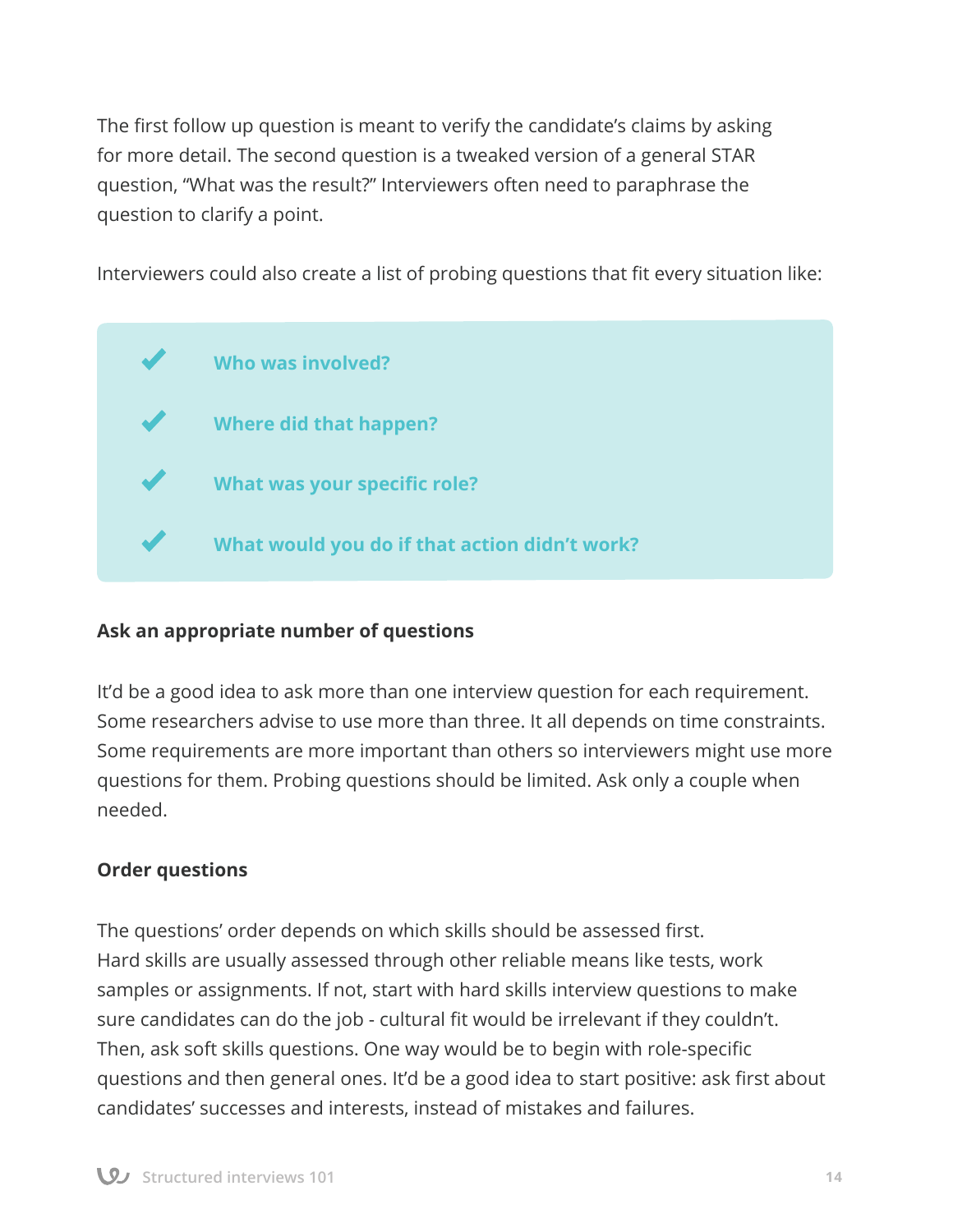#### **Develop a scoring system**

A scoring system is very important to ensure objective decisions. Most interviewers choose the common scale of five or seven points. The key here is to accurately define the scoring levels. Research shows that defining all levels makes scoring more resilient against disability bias because interviewers have clear job-relevant criteria in front of them when assigning any score. It's possible that defining all scores will have the same effect on other types of biases too.

Definitions can vary from unsatisfactory to satisfactory or low to high. It depends on how interviewers would like to evaluate candidates' answers. They could also develop general definitions of each level. For example, 'unsatisfactory' could mean:

### **Never or rarely demonstrates the skill**

#### **Demands very close supervision to meet minimum criteria of the skill**

It's often useful to develop more detailed scales for certain skills. According to the example from Office for Personnel Management (OPM) for interpersonal skills mentioned above, the grading scale can look like this:

**Level 1 - Low:** Handles interpersonal situations involving little or no tension or discomfort and requires close guidance

**Level 3 - Average:** Handles interpersonal situations involving a moderate degree of tension or discomfort and requires occasional guidance

**Level 5 - Outstanding:** Handles interpersonal situations involving a high degree of tension or discomfort and advises others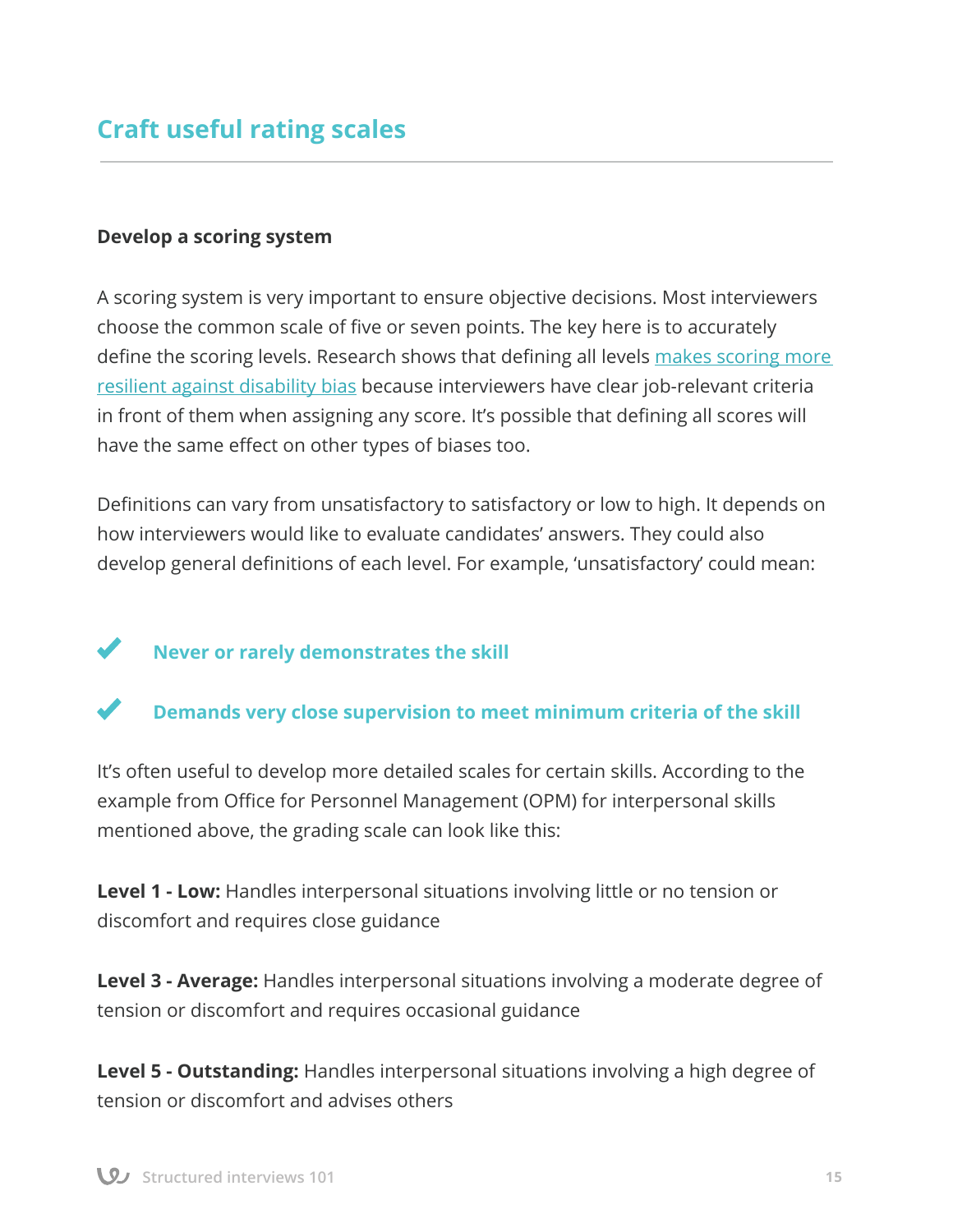This is an example of "behaviorally anchored rating scales (BARS)." All points are accompanied by descriptions of behaviors. These descriptions are called "behavioral indicators." They give interviewers an idea of how to score candidates. They could either be intuitively defined, or modeled after real employee behaviors using the Critical Incident Technique (CIT).

Of course, it's impossible to make an exhaustive list of behaviors for each point of the scale. For example, when evaluating teamwork, interviewers could use information from job analysis to develop many behavioral indicators for low teamwork skills and high teamwork skills:



#### High teamwork skills:

**Praises their team's collective effort and success in front of others**

**Takes initiative to resolve team conflicts**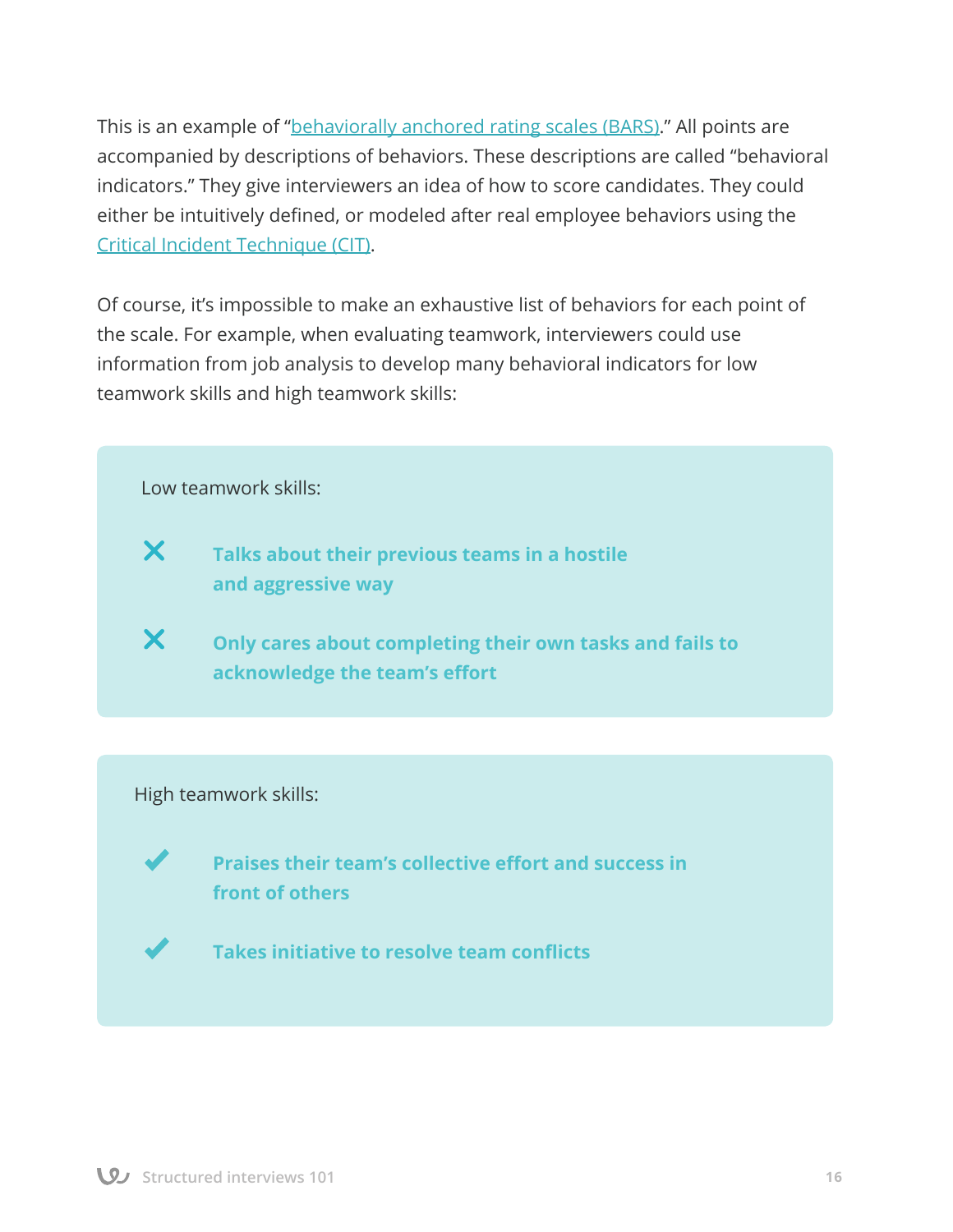Interviewers could also define unacceptable answers. For example, if they want to ask candidates about a time they made a mistake, they could define the following unacceptable answers:

 **What do you care? I don't make mistakes It's top secret**

Or veiled variants:

*"I'm always very careful when doing things. I use my great intelligence and attention to detail to avoid mistakes that could harm my performance. To this day, I've managed to do everything as it should be done."*

#### **Choose a rating scale**

Interviewers could practically choose any rating system they want. Pass/fail or positive/negative systems make more sense for yes/no questions.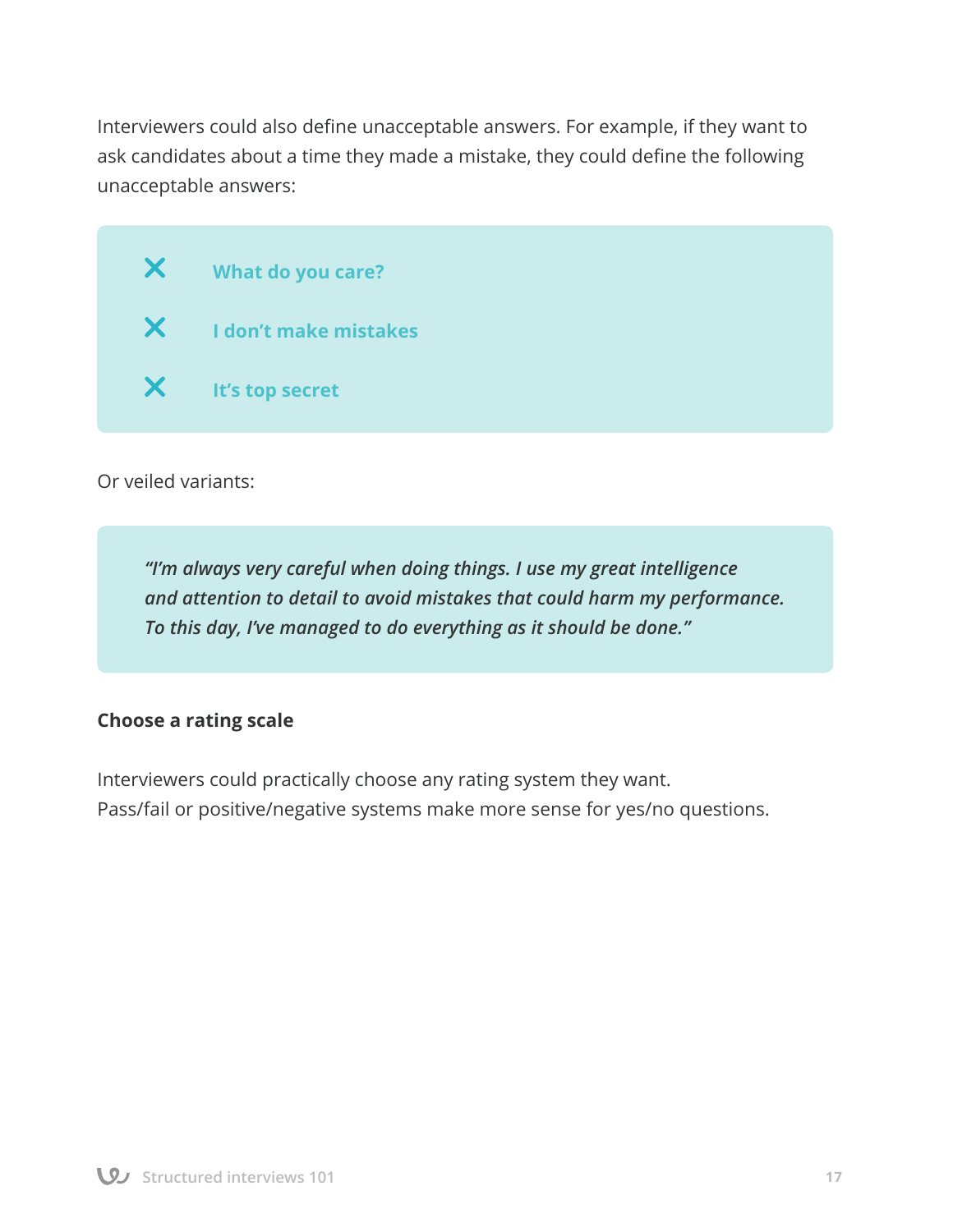## How to prepare interviewers

**Structured interviews 101 18**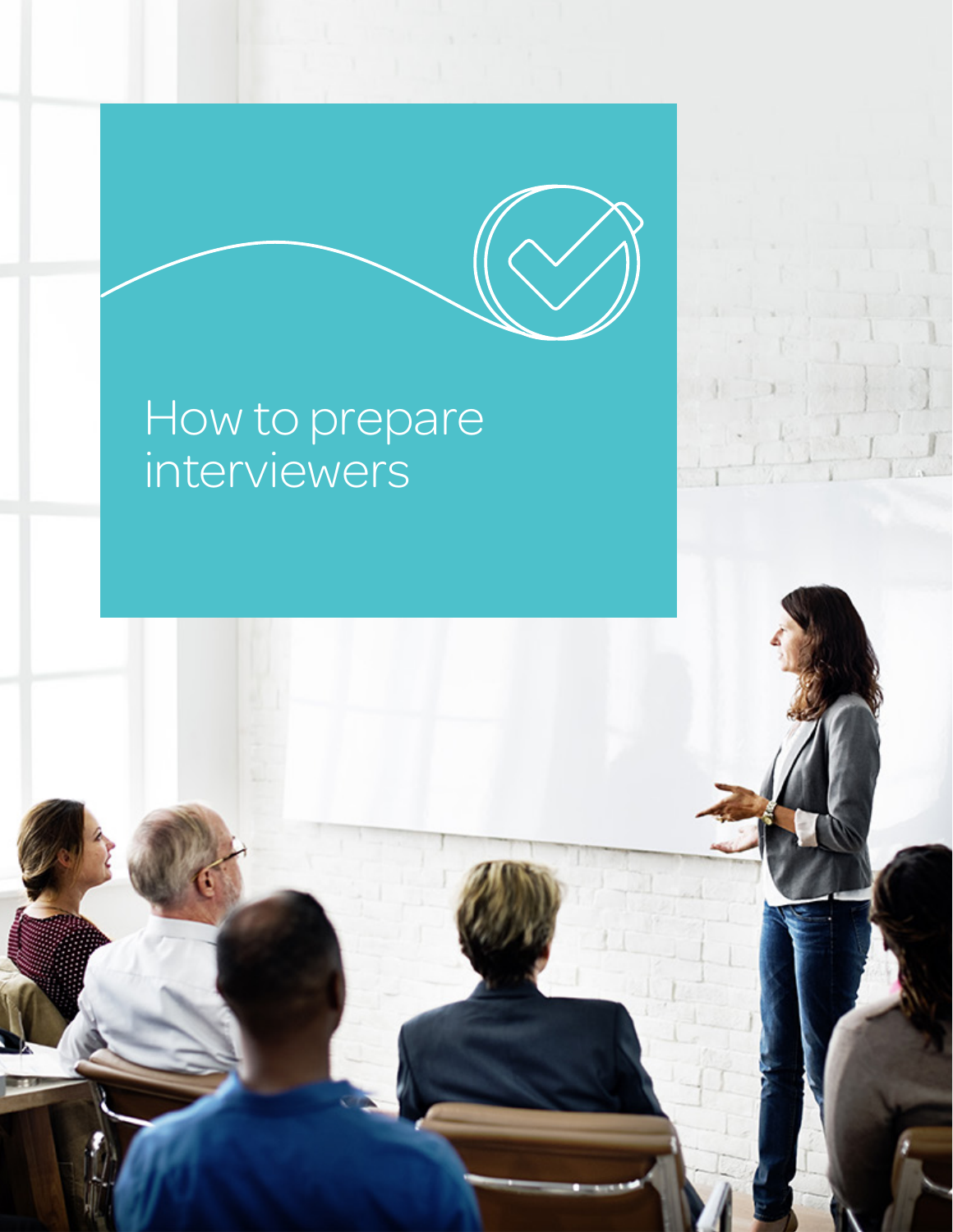## **Assemble a hiring team**

It's best to use multiple interviewers to temper individual biases and cancel out random errors. And it's better when all candidates meet the same interviewers.



Direct supervisors and previous employees who did this job (if they're still around) are good choices. Hiring teams should also be as diverse as possible to reduce gender, race and similarity biases.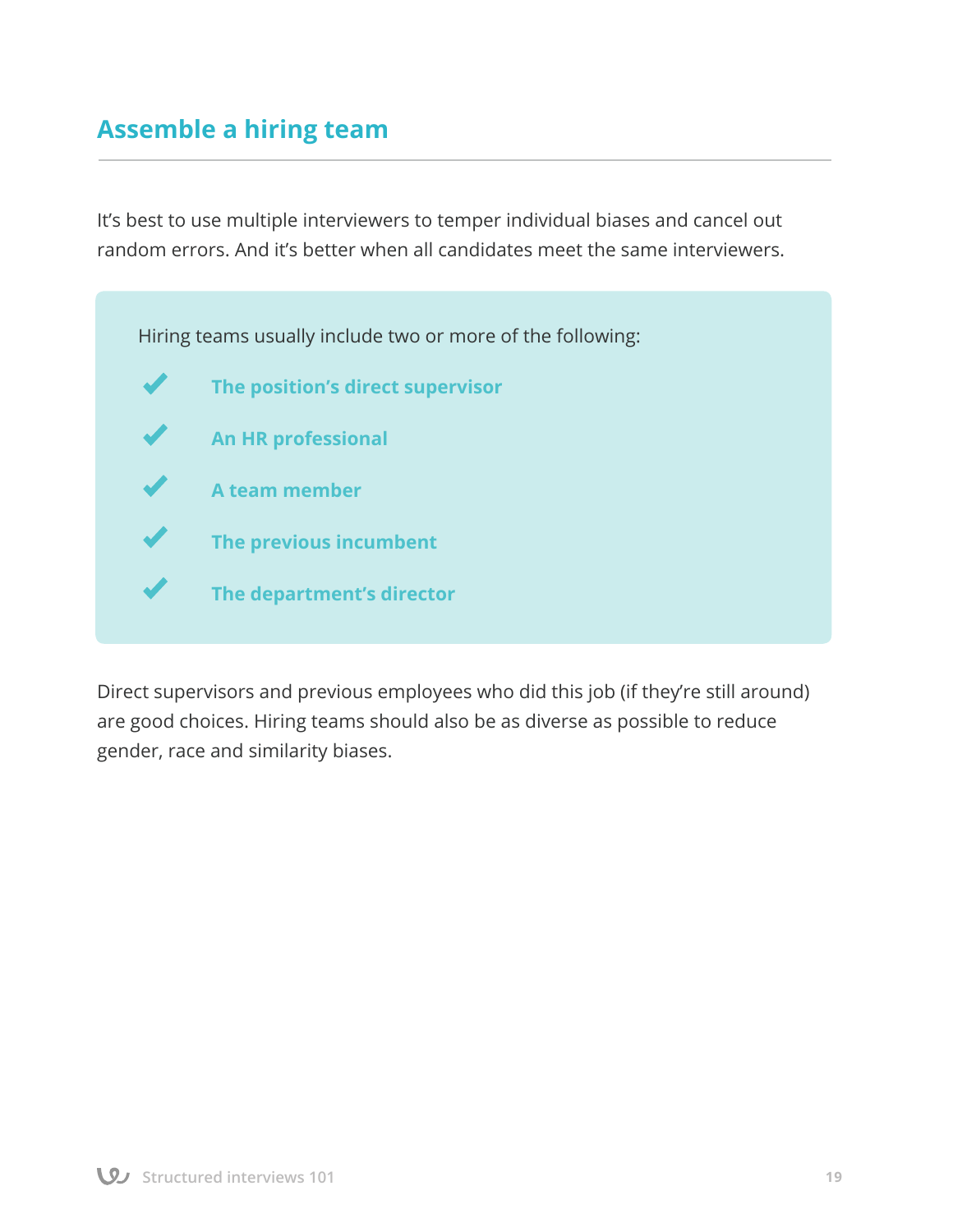#### **How will interviews be held?**

There are two ways that multiple interviewers can interview candidates:

#### **1. An interview panel**

In this format, all interviewers hear the same answers so they can more easily discuss their ratings afterwards. They're also more likely to catch all relevant information.

Interview panels make candidates more uncomfortable than usual so avoid turning the panel into a firing squad. Try to help candidates relax and leave enough time between questions. It's also best not to make candidates sit on a chair facing an interview panel. Opt for a round table instead.

#### **2. A series of 1:1 interviews**

In this format, interviewers have access to more information since each one asks different questions to evaluate predetermined traits. That way they can evaluate candidates from a broader perspective. There's indication that this format makes interviewers' ratings more independent and reliable.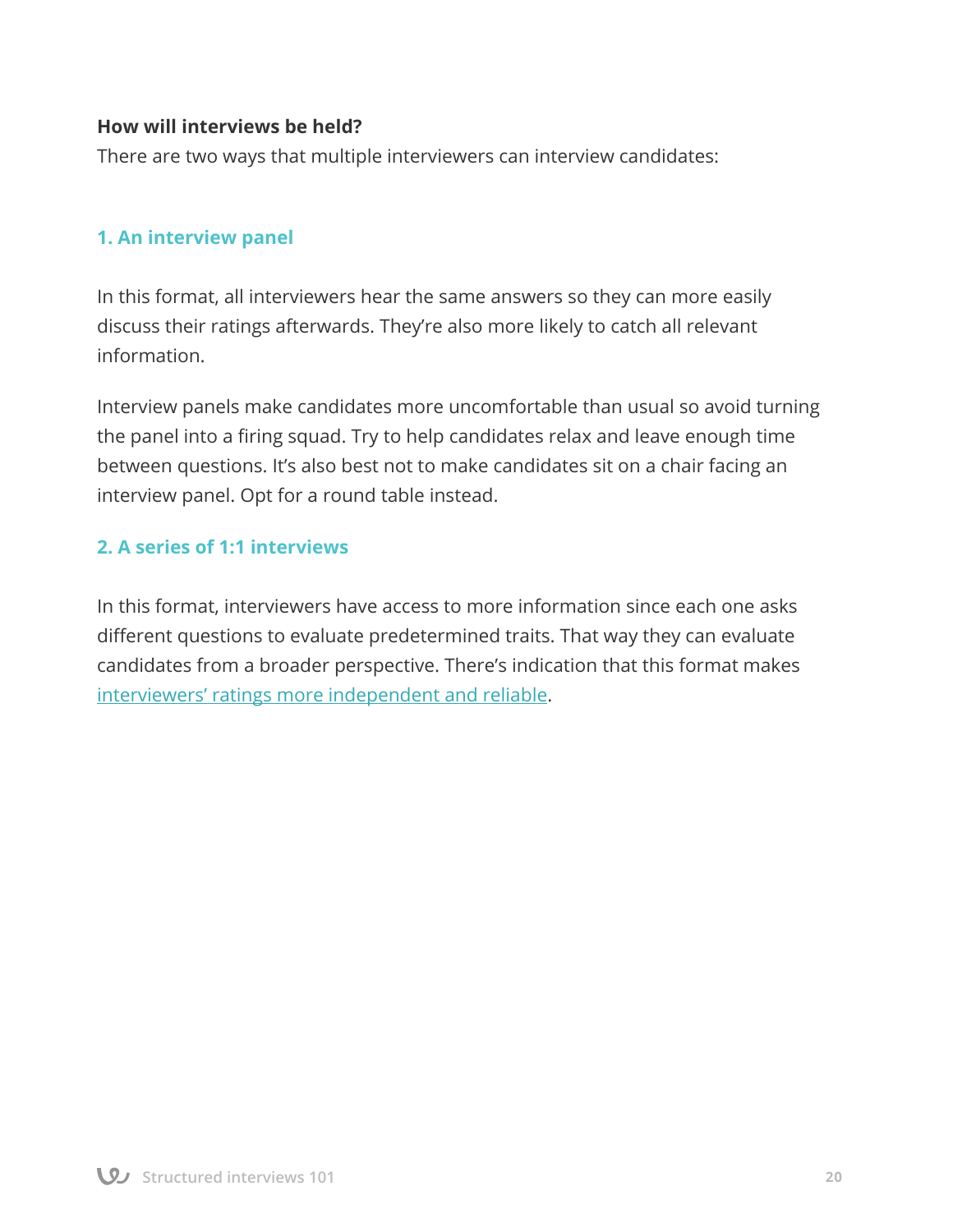## **Prepare the hiring team**

Most interviewers like relaxed conversations with candidates. It might be difficult to persuade them that this approach isn't very effective. It could be even harder to ensure they won't stray from predetermined interview questions to explore other interesting topics.

A good way to start is by helping interviewers:

- **Understand the merits of structured interviews**
- **Become more aware of hiring objectives**
- **Understand and use processes correctly**
- **Learn how to minimize biases**

#### **Train interviewers**

Training should include many elements. First, interviewers should understand the process of structuring interviews. They'll often have to craft their own interview questions for a position. Present the process of defining requirements and creating interview questions. Companies might use one universal rating scale or leave it to each hiring manager to decide which one to use. In both cases, interviewers need to understand how to use/create a rating scale. These training sessions only need to be done once, if planned correctly.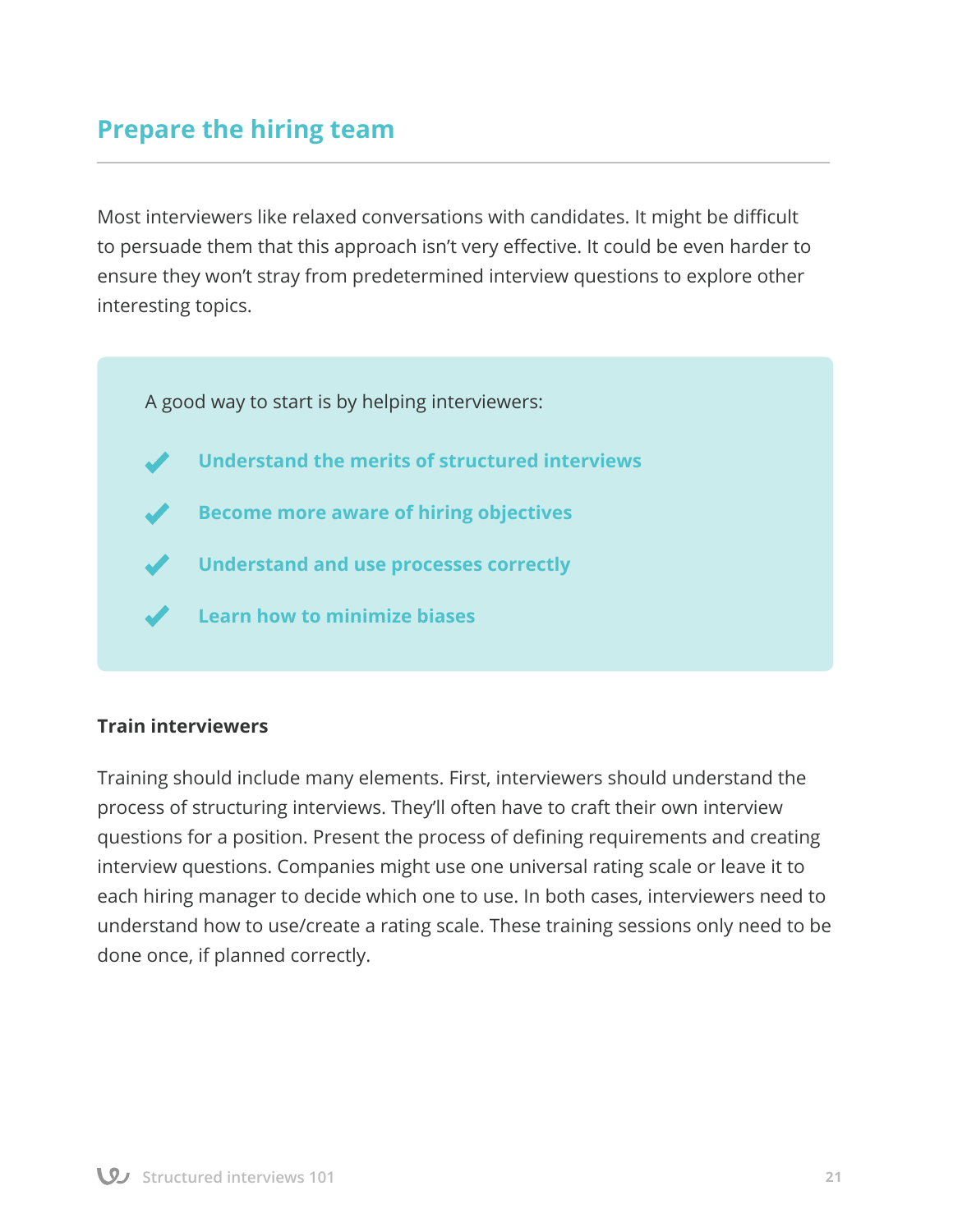Educating interviewers about how to make candidates feel comfortable is a good idea. Needless to say, they should be trained in preserving legality during interviews (e.g. avoiding illegal interview questions).

Interviewers should also be trained in note-taking, regardless of the interview format. Taking notes is important because interviewers can remember answers and justify their ratings.

Note-taking can take many different forms. Research shows that the most structured form of note-taking results from:



 Extensive notes instead of brief notes

 Mandatory note-taking instead of optional note-taking



Recording answers or facts instead of evaluations or judgements

 Note-taking during the interview instead of after the interview

#### **Whatever the format, interviewers should take notes about:**



Important parts of answers that will help them remember what candidates said



 Concerns about job-related criteria



 Extreme behaviors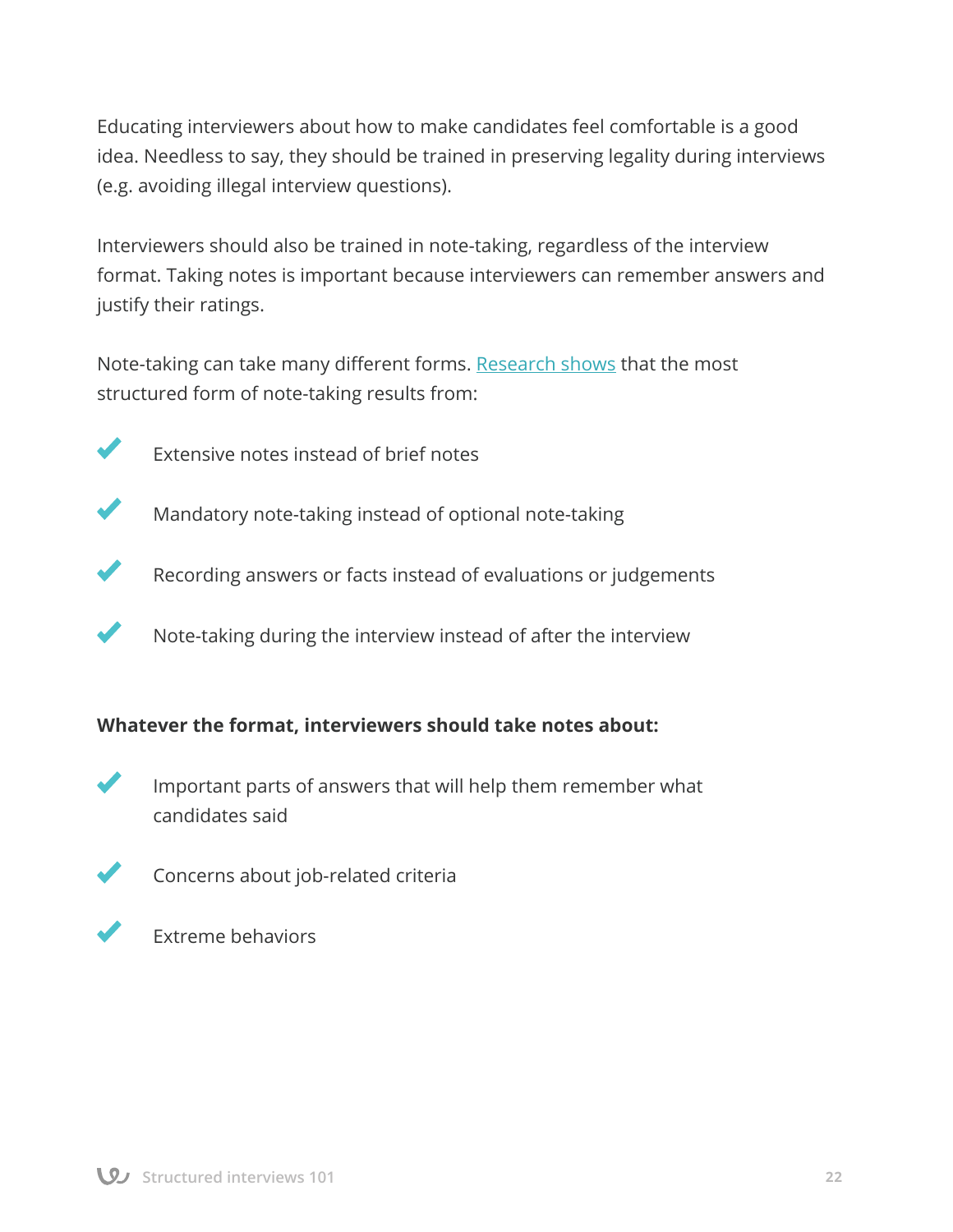#### **Interviewers shouldn't take notes about:**

- X Protected characteristics, like race and gender
- X Subjective criteria, like "we went to the same school"
- X Traits that aren't job related, like physical attractiveness
- $\mathsf{\times}$  Excusable behaviors, like nervousness

*Note that video interviews with a recording function can eliminate the need for note-taking.*

#### **Combat biases**

This may be the most difficult part of interviewing. Combating biases means interviewers have to work against their inherent tendencies. It takes time and conscious effort. Training can certainly help, if only to make interviewers aware that these biases actually exist. For example, taking an Implicit Association Test (IAT) can help people identify any unconscious preferences for specific races, religions etc. Educate interviewers in equal opportunity practices. Give interviewers guidance on how to minimize the effects of their biases. One way is to teach interviewers about how to spot their subtle expressions. Another way is to encourage interviewers to practice slowing down their judgement and decision making process.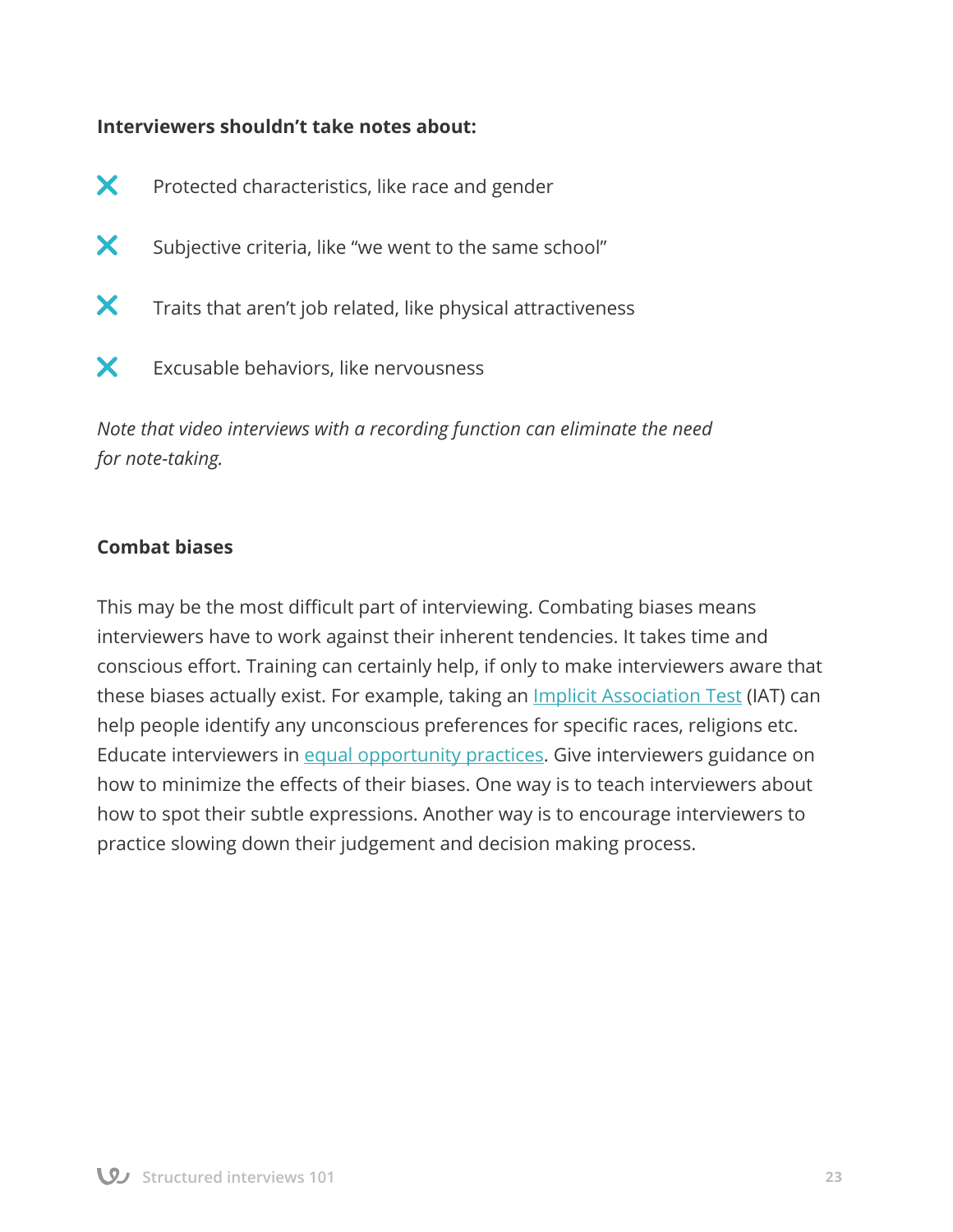## How to conduct & evaluate interviews

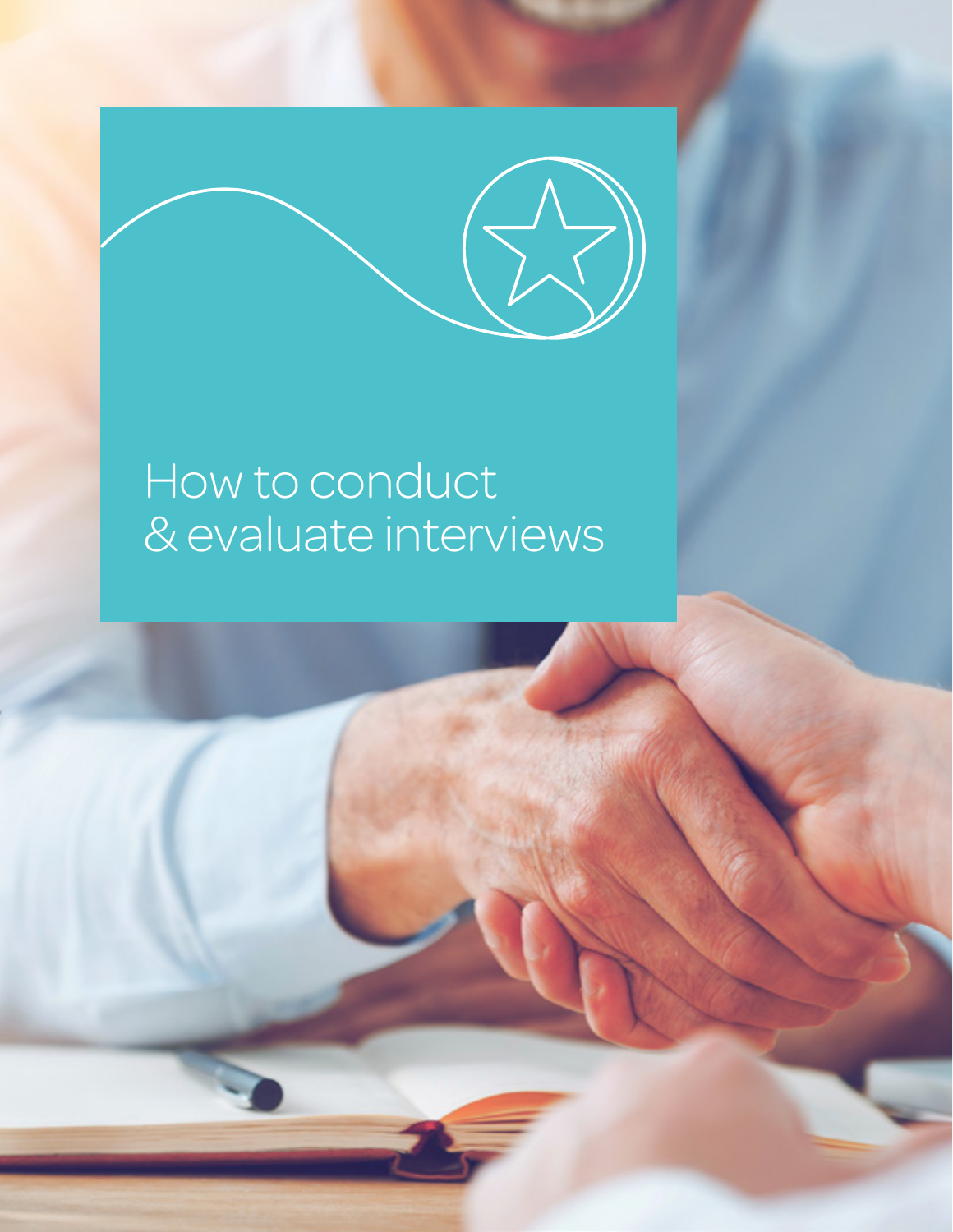## **Last minute tips**



**Read candidates' resumes**. You can only fully understand their answers if you know their background. And, it can help you ask relevant probing questions.



**Prepare to take your time**. Don't schedule meetings right after interviews. Sometimes you need more time and it'd be rude to rush candidates.

**Break the ice.** Spend the first two minutes of interviews in pleasant unstructured talk with candidates. This can soften the impersonal side of structured interviews. Don't get carried away though, limiting extraneous information can increase interview validity, by keeping judgements job-related. Keep it brief and simple, and avoid evaluating candidates during this time.

**Show you care.** Having predetermined questions doesn't mean you have to act like a machine. Show interest in the candidate and listen carefully.



**Make eye contact.** Even if interviewers are taking extensive notes, they should minimize the time spent looking at their notebooks or laptop screens.

**Offer to answer questions.** Candidates usually want additional information during their interview. When following a structured interview format, it's best to ask candidates to ask questions after the structured portion of the interview ends. Candidate questions during the interview could lead the discussion away from its structured path.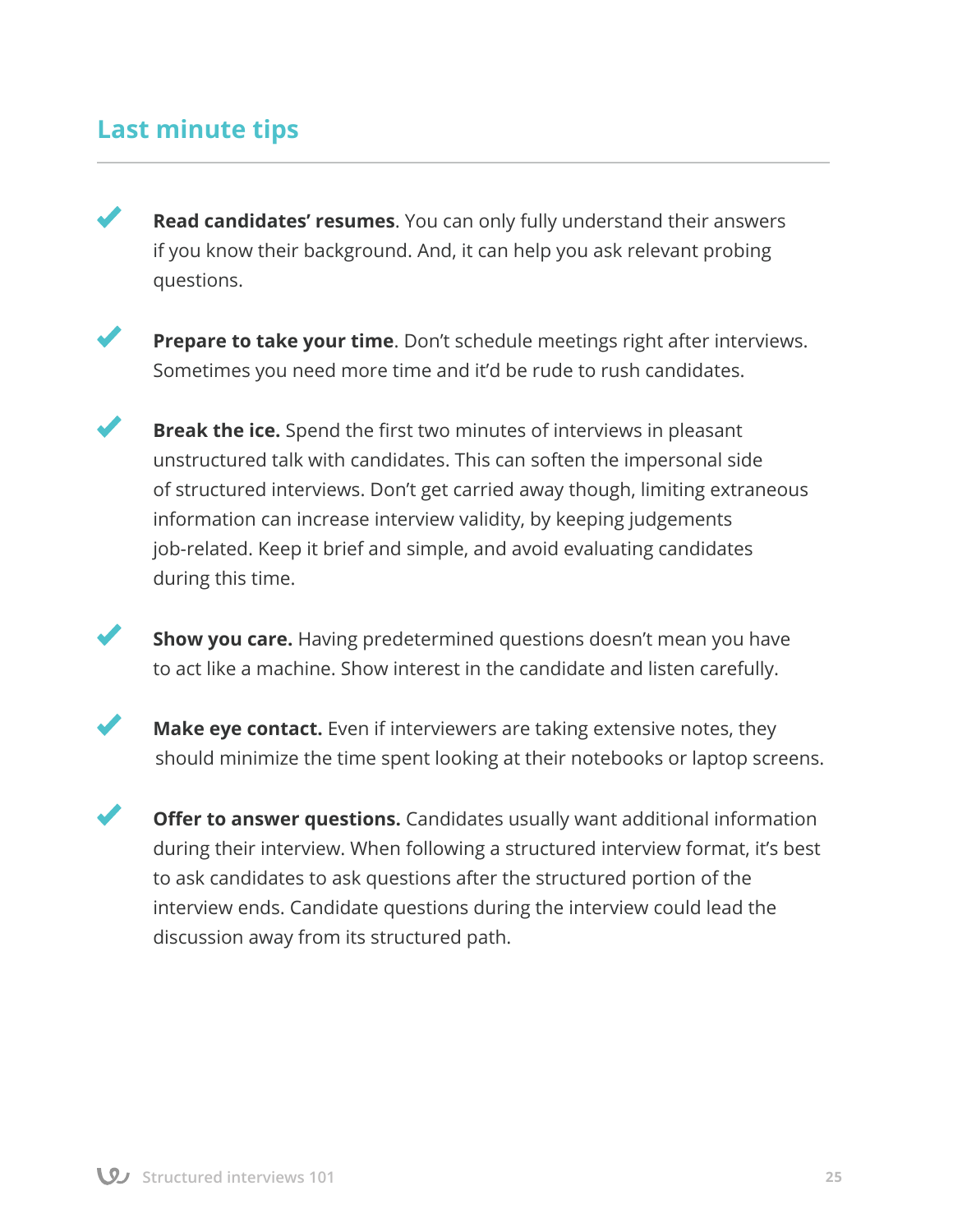## **Εvaluate candidates**

After interviews, interviewers should evaluate each answer. It's better for interviewers to do this after they've seen all candidates, so they can rate all of them in one question first, before moving on to the next question.

This is a way to lessen the 'halo effect.' When a candidate shows exceptional skills in one area, interviewers can be tempted to rate them favorably in other areas where they mightn't be as strong. Interviewers can reduce the 'halo effect' by rating candidates horizontally, based on a single question.

After interviewers have rated all questions, they could rate candidates according to predetermined traits. Interviewers will evaluate each trait by using the ratings of questions that measure that trait. For example, imagine that three questions were designed to measure one specific trait. A candidate's overall score for that trait will be the average of their score in each of these three questions. Panel interviewers could do this together since they've all heard and scored the same responses.

If interviewers used the interview series format, they'll have probably asked different questions evaluating each trait. So, they could rate predetermined traits individually, based on how they rated candidates' responses. Then, interviewers can present these scores to their team and compare them. A discussion where all inteviewers consult notes and explain their ratings is a good idea.

After their discussion, interviewers can decide on their final ratings for each candidate (with or without input from other selection methods, e.g. test scores). Different interviewers' scores can have different weights. For example, hiring managers' scores could weigh more than team members' scores.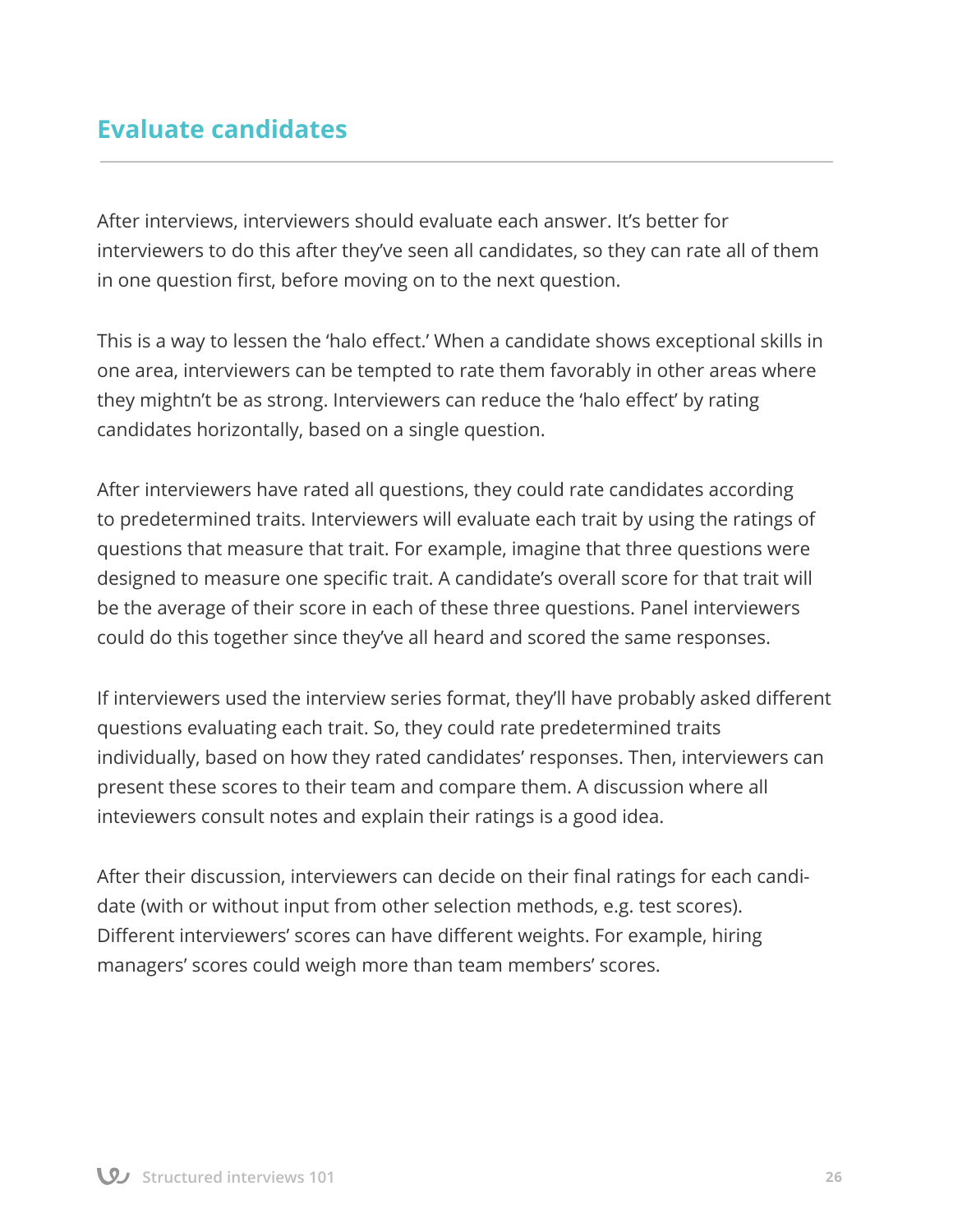### **Measure results**

How can you measure the success of your structured interview process? A good hire is a good indication. But, it's best if you systematically track recruitment data to ensure you're getting the most out of structured interviews. For example, structured interviews are meant to increase diversity. If your recruitment data suggests that you hire homogeneously, then you might need to rethink interviewers' training or the hiring process.

It's a good idea to include recruiting metrics when evaluating interviews. They give quantitative data that will help you decide if your process works or if it's cost-effective. Examples of recruiting metrics include: